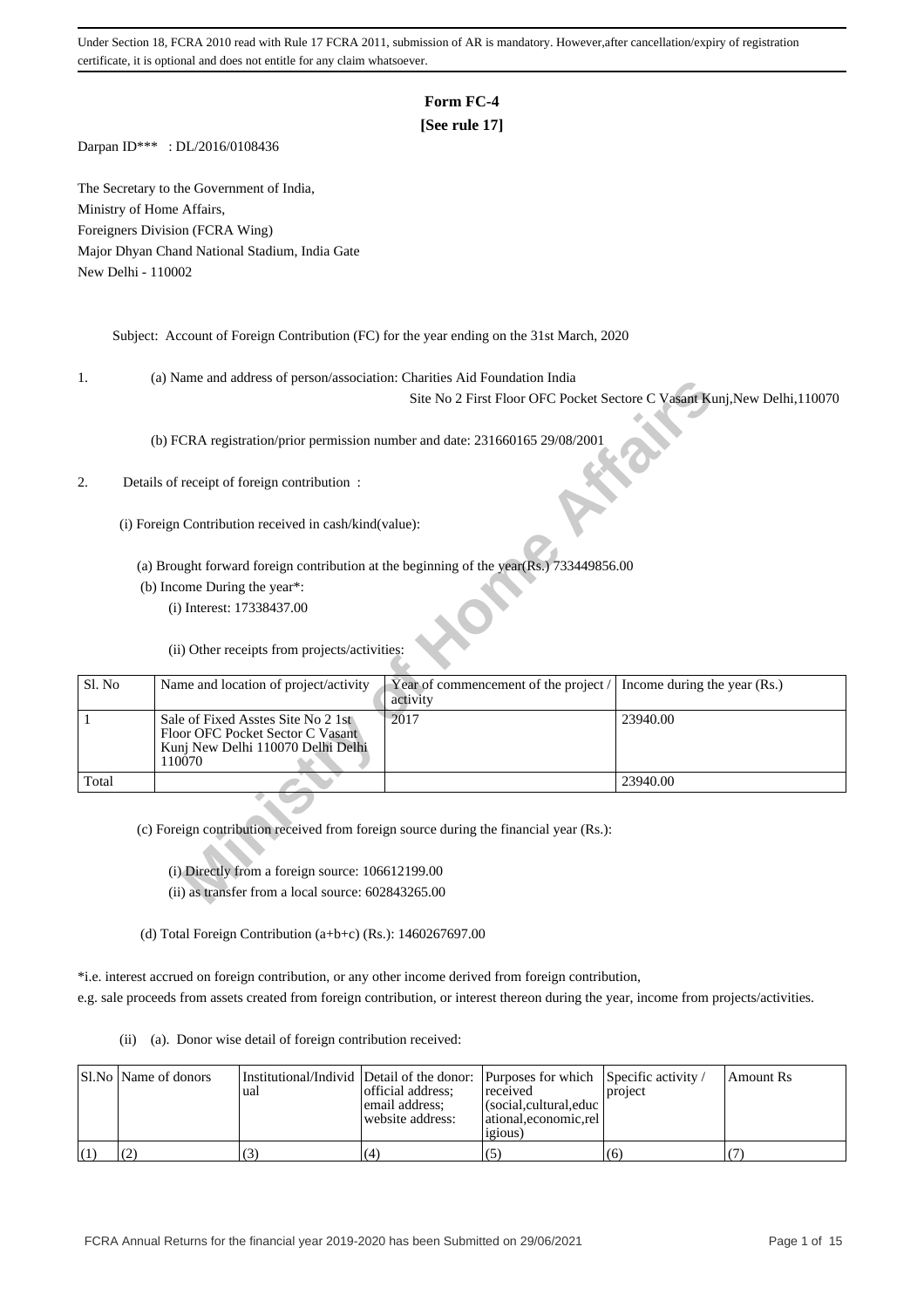|                | Sl.No Name of donors                                                            | Institutional/Individ<br>ual | Detail of the donor:<br>official address;<br>email address;<br>website address:                                                                    | Purposes for which<br>received<br>(social,cultural,educ<br>ational, economic, rel | Specific activity /<br>project | <b>Amount Rs</b> |
|----------------|---------------------------------------------------------------------------------|------------------------------|----------------------------------------------------------------------------------------------------------------------------------------------------|-----------------------------------------------------------------------------------|--------------------------------|------------------|
| $\mathbf{1}$   | <b>Ecosan Services</b><br>Foundation                                            | Institutional                | 1st Floor 24<br>Prashant Nagar 721<br>1 Navisada Shiv<br>Peth Pune 411030<br>Maharashtra,<br>India, Email Id:,<br><b>Website Address:</b>          | igious)<br>Social                                                                 | <b>Social Activities</b>       | 336572.00        |
| $\overline{c}$ | People Action For<br>National<br>Integration                                    | Institutional                | Plot No 530 Civil<br>Lines Near Gingle<br><b>Bell School District</b><br>Ayodhya 224001<br>UP, India, Email<br>Id: Website<br>Address:             | Social                                                                            | Social Activities              | 215000.00        |
| 3              | Netherland Leprosy<br><b>Relief Foundation</b>                                  | Institutional                | Yamuna<br><b>Appartments Sector</b><br>d Vasant Kunj New<br>Delhi 110070,<br>India, Email Id:,<br><b>Website Address:</b>                          | Social                                                                            | <b>Social Activites</b>        | 500000.00        |
| 4              | Smile Train India                                                               | Institutional                | Sector 6 7 Vasant<br>Kunj New Delhi<br>110070, India.<br>Email Id:, Website<br>Address:                                                            | Social                                                                            | <b>Social Activities</b>       | 500000.00        |
| 5              | Sarthak<br><b>Educational Trust</b>                                             | Institutional                | Mohamadpur Near<br>Bikaji Cama Palace<br>New Delhi110066,<br>India, Email Id:,<br>Website Address:                                                 | Social                                                                            | <b>Social Activites</b>        | 83512.00         |
| 6              | Lepra Society                                                                   | Institutional                | Plot17 krishnapuri<br>Colony Telangana,<br>India, Email Id:<br><b>Website Address:</b>                                                             | Social                                                                            | <b>Social Activities</b>       | 500000.00        |
| 7              | <b>DISHA</b>                                                                    | Institutional                | <b>ASHIANA</b><br>COLONY, BISRA-<br>770036.<br>SUNDARGARH,<br>India, Email Id:,<br>Website Address:                                                | Educational                                                                       | Educational<br>Activites       | 4263804.00       |
| $8\,$          | Tara                                                                            | Individual                   | USA, United<br>States of America,<br>Email Id:, Website<br>Address:                                                                                | Social                                                                            | Social Activities              | 4793.50          |
| 9              | Genuine Interest<br>Limited                                                     | Institutional                | 1001 Park View<br>Square 600 Bridge<br>Road Singapore<br>188778,<br>Singapore, Email<br>Id: Website<br>Address:                                    | Economic                                                                          | Economical<br>Activities       | 2687563.39       |
| 10             | <b>HERBALIFE</b><br><b>INDIA</b><br><b>INTERNATIONA</b><br>L PRIVATE<br>LIMITED | Institutional                | No14 Pardhanani<br>willshire<br>commissariat road<br>Bangalore560025,<br>India, Email Id:<br>soumyak@herbalif<br>e.com, Website<br>Address :       | Educational                                                                       | Educational<br>Activities      | 3000000.00       |
| 11             | Your Cause LLC                                                                  | Institutional                | USA HOUSTAN,<br>United States of<br>America, Email Id:<br>, Website Address :                                                                      | Social                                                                            | <b>Social Activities</b>       | 54318.50         |
| 12             | Xiaomi<br>Technology India<br>Private Limited                                   | Institutional                | Orchid Block 5<br><b>Embassy Tech</b><br>Village<br>Devarabesanahalli<br>Marathahalli Outer<br>Ring Road, India,<br>Email Id:, Website<br>Address: | Social                                                                            | <b>Social Activities</b>       | 2400000.00       |

FCRA Annual Returns for the financial year 2019-2020 has been Submitted on 29/06/2021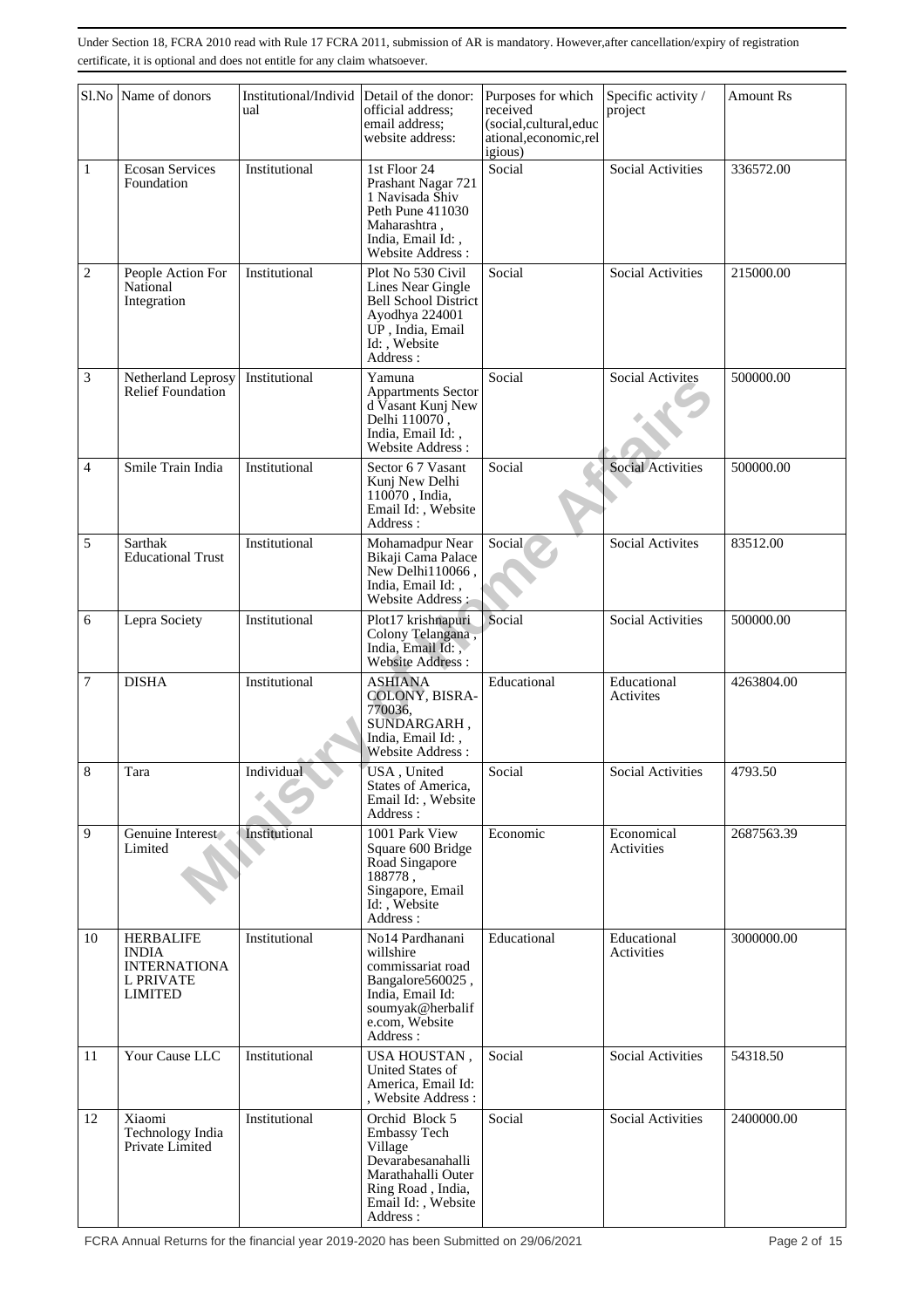|    | Sl.No Name of donors                                                                      | Institutional/Individ<br>ual | Detail of the donor:<br>official address;<br>email address;<br>website address:                                                                                                                                    | Purposes for which<br>received<br>(social,cultural,educ<br>ational, economic, rel<br>igious) | Specific activity /<br>project | <b>Amount Rs</b> |
|----|-------------------------------------------------------------------------------------------|------------------------------|--------------------------------------------------------------------------------------------------------------------------------------------------------------------------------------------------------------------|----------------------------------------------------------------------------------------------|--------------------------------|------------------|
| 13 | <b>United Spirits</b><br>Limited                                                          | Institutional                | UB Tower No. 24,<br>Vittal Mallya Road,<br>Bangalore - 560001<br>, India, Email Id:<br>navdeep.mehram@<br>unitedspirits.in,<br>Website Address:                                                                    | Social                                                                                       | <b>Social Activities</b>       | 1041987.00       |
| 14 | <b>UK ONLINE</b><br>GIVING<br><b>FOUNDATION</b>                                           | Institutional                | Unit 9 Cirencester<br><b>Office Park</b><br>Tetbury Road GL<br>6JJ U.K., United<br>Kingdom, Email<br>Id: , Website<br>Address:                                                                                     | Social                                                                                       | Social Activities              | 641830.72        |
| 15 | The Takeda<br>Foundation                                                                  | Institutional                | The University of<br>Tokyo 21116Yayoi<br>Tokyo 1130032<br>Japan, Japan,<br>Email Id:, Website<br>Address:                                                                                                          | Educational                                                                                  | Educational<br>Activities      | 740380.80        |
| 16 | Tetrapak India<br>Private Limited                                                         | Institutional                | <b>DLF CYBER</b><br>TERRACE,<br><b>BUILDING NO. 5</b><br>TOWER C, 16TH<br><b>FLOOR</b><br>CYBER CITY,<br>DLF PHASE 3<br>HARYANA -<br>122002<br>HARYANA -<br>INDIA, India,<br>Email Id:, Website<br>Address:        | Social                                                                                       | Social Activities              | 1100000.00       |
| 17 | <b>SPX Flow</b><br>Technology India<br>Pvt Ltd                                            | Institutional                | Survey no 275<br><b>Odhav Road</b><br><b>Odhav Ahmedabad</b><br>382415 Gujrat,<br>India, Email Id:<br>Prashant.shrivastav<br>a@Spxflow.com,<br>Website Address:                                                    | Social                                                                                       | <b>Social Activities</b>       | 2045000.00       |
| 18 | Sociate Generale<br>Global Solution<br>Private Limited                                    | Institutional                | Voyager Building<br>thirteenth Floor<br>victor building<br>second floor<br>whitefield Road<br>Ascendas ITBP<br>SEZ International<br>Tech Park<br>Bangalore 560066,<br>India, Email Id:,<br><b>Website Address:</b> | Economic                                                                                     | Economical<br>Activities       | 1950000.00       |
| 19 | Rolls Royce PLC                                                                           | Institutional                | Kings Place 90<br>York Way London<br>N1 9FX, United<br>Kingdom, Email<br>Id:, Website<br>Address:                                                                                                                  | Educational                                                                                  | Educational<br>Activities      | 1764818.00       |
| 20 | Rolls Royce India<br>Private Limited                                                      | Institutional                | 2nd Floor, Birla<br>Tower(West), 25<br>Barakhambha<br>Road, New Delhi-<br>110001, India,<br>Email Id:, Website<br>Address:                                                                                         | Educational                                                                                  | Educational<br>Activities      | 1720693.00       |
| 21 | RBS Services India<br>Pvt Ltd                                                             | Institutional                | Floor 6 Building<br>No 2 Tower A<br>Unitech Infospace<br>Complex Sector-21<br>Gurgaon 122002,<br>India, Email Id:<br>Suneepa.das@rbs.c<br>om, Website                                                              | Educational                                                                                  | Educational<br>Activities      | 188252.00        |
|    | FCRA Annual Returns for the financial year 2019-20 20 doings been Submitted on 29/06/2021 |                              |                                                                                                                                                                                                                    |                                                                                              |                                | Page 3 of 15     |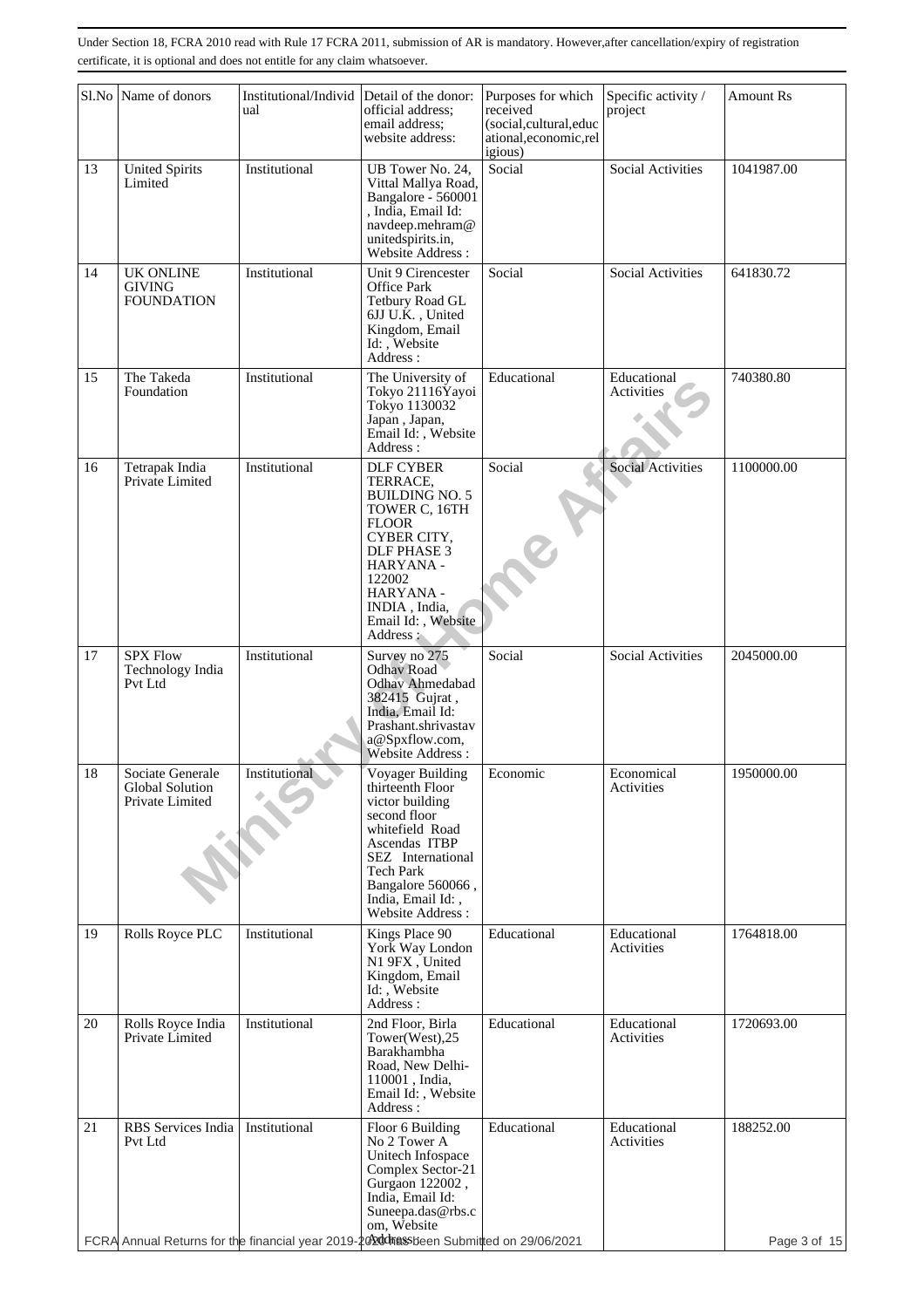|    | Sl.No Name of donors                                 | Institutional/Individ<br>ual | Detail of the donor:<br>official address;<br>email address:<br>website address:                                                                                                           | Purposes for which<br>received<br>(social,cultural,educ<br>ational, economic, rel<br>igious) | Specific activity /<br>project | <b>Amount Rs</b> |
|----|------------------------------------------------------|------------------------------|-------------------------------------------------------------------------------------------------------------------------------------------------------------------------------------------|----------------------------------------------------------------------------------------------|--------------------------------|------------------|
| 22 | Provimi Animal<br>Nutrition India<br>Private Limited | Institutional                | $IS-40$ , $KHB$<br>Industrial Area.<br>Yelahanka New<br>Town, Bangalore-<br>560064, India,<br>Email Id:, Website<br>Address:                                                              | Educational                                                                                  | Educational<br>Activities      | 100000.00        |
| 23 | Philips India<br>Limited                             | Institutional                | 9B, 9th Floor, DLF<br>Cyber City DLF<br>Phase III, Gurgaon<br>Gurgaon 122002,<br>India, Email Id:<br>rajiv.mathur@phili<br>ps.com, Website<br>Address:                                    | Social                                                                                       | Social Activities              | 3415588.00       |
| 24 | Philanthropy U Inc                                   | Institutional                | 360 17th Street<br>Oakland California<br>94612, United<br>States of America,<br>Email Id:, Website<br>Address:                                                                            | Social                                                                                       | Social Activities              | 259056.59        |
| 25 | <b>Oracle Solution</b><br>Services India Pvt<br>Ltd  | Institutional                | Prestige<br>Technology Park<br>Venus Block<br>Phase I Level 6 to 9<br>SY No 29 S Japur<br>M rthalli Ring<br>Road Bangalore<br>Karnataka 560087<br>, India, Email Id:<br>Website Address:  | Social                                                                                       | <b>Social Activities</b>       | 22136813.00      |
| 26 | Oracle India Pvt<br>Ltd                              | Institutional                | F 01/02 First Floor<br>Salcon Rasvilas<br>Plot no D 1<br><b>District Centre</b><br>Saket New Delhi<br>110017, India,<br>Email Id:, Website<br>Address:                                    | Social                                                                                       | <b>Social Activities</b>       | 153134045.00     |
| 27 | Oracle Financial<br>Services Software<br>Ltd         | Institutional                | Oracle Park Off<br><b>Western Express</b><br>Highway Goregaon<br>East Mumbai<br>400063, India,<br>Email Id:, Website<br>Address:                                                          | Social                                                                                       | <b>Social Activities</b>       | 357365048.00     |
| 28 | Oracle OFSS<br><b>Processing Services</b><br>Ltd     | Institutional                | Oracle Park Off<br><b>Western Express</b><br>Highway Goregaon<br>East Mumbai<br>400063, India.<br>Email Id:, Website<br>Address:                                                          | Social                                                                                       | <b>Social Activities</b>       | 1557411.00       |
| 29 | Nissin ABC<br><b>Logistics Private</b><br>Limited    | Institutional                | 46C, Rafi Ahmed<br>Kidwai Road,<br>Kolkata-700016,<br>West Bengal,<br>India, Email Id:<br>navin@nall.co.in,<br>Website Address:                                                           | Social                                                                                       | <b>Social Activities</b>       | 238000.00        |
| 30 | Nasscom<br>Foundation                                | Institutional                | A1/125, Third<br>Floor, Safdurjung<br>Enclave, Opposite<br>Ambience Public<br>School, New Delhi-<br>110029, India,<br>Email Id:<br>Shivani@nasscomf<br>oundation.org,<br>Website Address: | Social                                                                                       | <b>Social Activities</b>       | 24326.00         |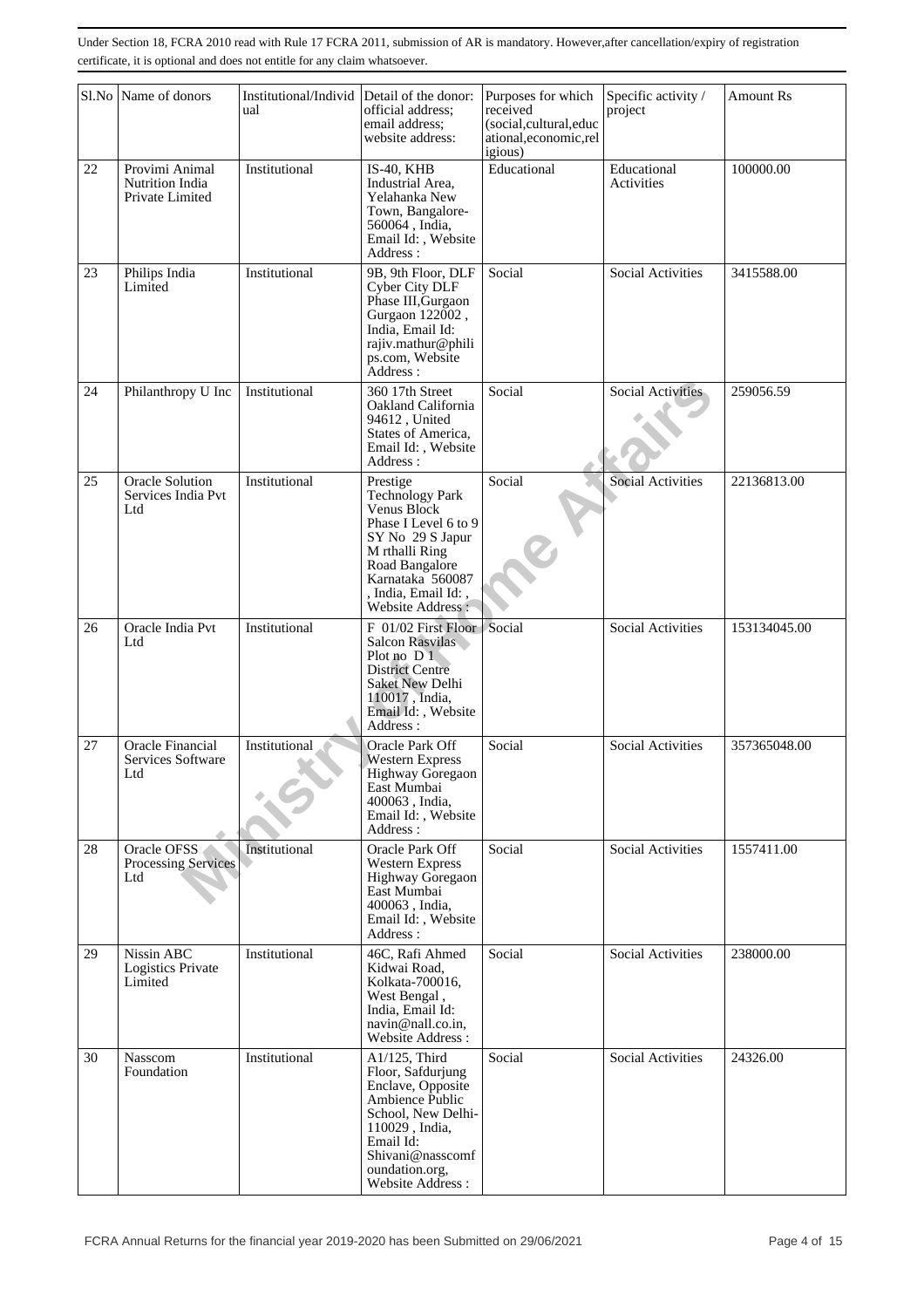|    | Sl.No Name of donors                                                                                                                             | Institutional/Individ<br>ual | Detail of the donor:<br>official address;<br>email address;<br>website address:                                                                                  | Purposes for which<br>received<br>(social,cultural,educ<br>ational,economic,rel<br>igious) | Specific activity /<br>project   | <b>Amount Rs</b>            |
|----|--------------------------------------------------------------------------------------------------------------------------------------------------|------------------------------|------------------------------------------------------------------------------------------------------------------------------------------------------------------|--------------------------------------------------------------------------------------------|----------------------------------|-----------------------------|
| 31 | L E K Consulting                                                                                                                                 | Institutional                | 75 straight street<br>19th floor bostun<br>MA 02109, United<br>States of America,<br>Email Id:, Website<br>Address:                                              | Educational                                                                                | Educational<br>Activities        | 17820.00                    |
| 32 | Jones Lang LaSalle<br>Property<br>Consultants India<br>Private Limited                                                                           | Institutional                | <b>Epitome Building</b><br>$No.5$ Level 16<br>Tower Phase III<br>DLF Cyber City<br>Phase 2 Gurgaon<br>Sector 24 122002,<br>India, Email Id:,<br>Website Address: | Social                                                                                     | Social Activities                | 1138500.00                  |
| 33 | Hundred Org                                                                                                                                      | Institutional                | OY<br><b>TEHTAANKATU</b><br>2729 D FI00150<br>HELSINKI,<br>Finland, Email Id:,<br>Website Address:                                                               | Educational                                                                                | Educational<br>Activities        | 38560.00                    |
| 34 | Herbalife Nutirition   Institutional<br>Foundation                                                                                               |                              | 800 W Olympic<br>Blvd Suite 406 Los<br>Angeles CA 90015<br>USA, United<br>States of America,<br>Email Id:, Website<br>Address:                                   | Educational                                                                                | Educational<br>Activities        | 1353896.20                  |
| 35 | Globallogic<br>technologies<br>Limited                                                                                                           | Institutional                | PLOT NO 590A<br>PHASE 1 ROAD<br>NO 31 JUBILEE<br><b>HILLS</b><br>HYDERABAD,<br>India, Email Id:<br>Website Address:                                              | Educational                                                                                | Educational<br>Activities        | 2298512.00                  |
| 36 | Globallogic India<br>Limited                                                                                                                     | Institutional                | Tower A Oxygen<br>Park Plot no.-7<br>Sector 144 Noida<br>Expressway Noida<br>Uttar Pradesh<br>201304, India,<br>Email Id:, Website<br>Address :                  | Educational                                                                                | Educational<br>Activities        | 6274900.00                  |
| 37 | Give a Hand Light<br>For Kids                                                                                                                    | Institutional                | Main Give a hand<br>260, ROY Audy,<br>Boucherville<br>Quebec, J4B1C8,<br>CA, Canada,<br>Email Id:, Website<br>Address:                                           | Educational                                                                                | Educational<br>Activities        | 133900.00                   |
| 38 | <b>GIRL RISING</b>                                                                                                                               | Institutional                | 114 WEST 26TH<br>STREET, 7TH<br>FLOOR.<br>NEWYORK 10001<br>, United States of<br>America, Email Id:<br>kathy@girlrising.or<br>g, Website Address                 | Educational                                                                                | Educational<br><b>Activities</b> | 689800.00                   |
| 39 | D E Shaw India<br>Sofitware Pvt Ltd                                                                                                              | Institutional                | Plot no 573 B and<br>C road no 1 Jubilee<br>hills Hyderabad<br>500096, India,<br>Email Id:, Website<br>Address:                                                  | Educational                                                                                | Educational<br>Activites         | 1260405.00                  |
| 40 | Charities Aid<br><b>Foundation UK</b><br>  Address :<br>  Address : experiment and the financial year 2019-2020 has been Submitted on 29/06/2021 | Institutional                | 25 Kings Hill<br>Avenue Kings Hill<br>West Malling Kent<br>ME 194TA UK,<br>United Kingdom,<br>Email Id:<br>smehra@cafonline.<br>org, Website                     | Social                                                                                     | Social Activities                | 29620657.20<br>Page 5 of 15 |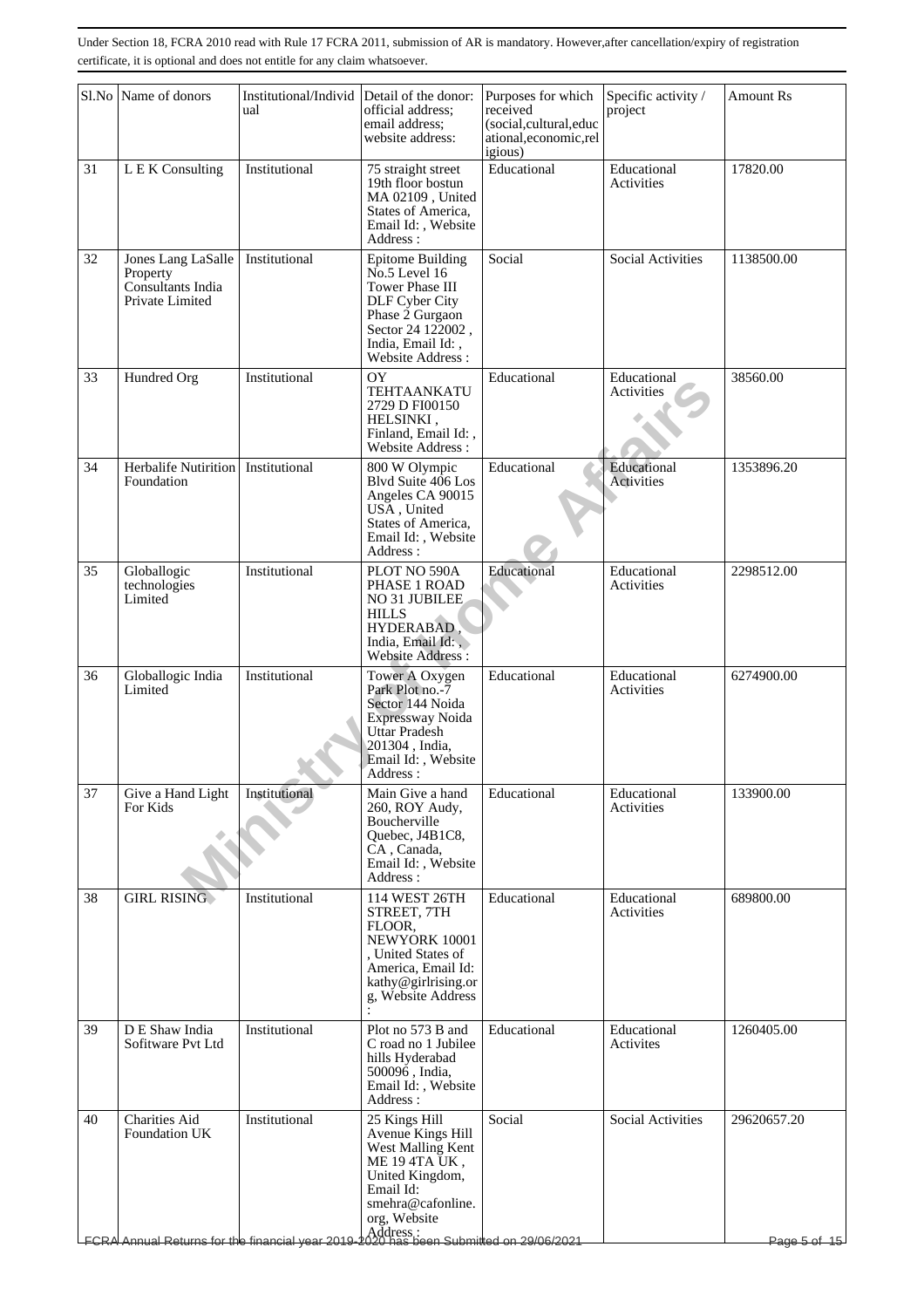|    | Sl.No Name of donors                                              | Institutional/Individ<br>ual                                                                               | Detail of the donor:<br>official address;<br>email address;<br>website address:                                                                                                                                              | Purposes for which<br>received<br>(social,cultural,educ<br>ational, economic, rel<br>igious) | Specific activity /<br>project | <b>Amount Rs</b> |
|----|-------------------------------------------------------------------|------------------------------------------------------------------------------------------------------------|------------------------------------------------------------------------------------------------------------------------------------------------------------------------------------------------------------------------------|----------------------------------------------------------------------------------------------|--------------------------------|------------------|
| 41 | <b>Charities Aid</b><br>Foundation<br>America                     | Institutional                                                                                              | King Street<br>Station, 1800<br>Diagonal Road,<br>Suite 150,<br>Alexandria, VA223<br>14, United States<br>of America, Email<br>Id:, Website<br>Address :                                                                     | Social                                                                                       | <b>Social Activities</b>       | 28292711.11      |
| 42 | Cargill India<br>Private Limited                                  | Institutional                                                                                              | 111, Rectangle-1,<br><b>Saket District</b><br>Centre, New Delhi-<br>110017, India,<br>Email Id:<br>dipanwita_chakrab<br>orty@cargill.com,<br>Website Address :                                                               | Social                                                                                       | <b>Social Activities</b>       | 1100000.00       |
| 43 | <b>Cargill Business</b><br>Services India Pvt<br>Ltd              | Institutional                                                                                              | 14th Floor Building<br>9A DLF Cyber<br>City Phase III<br>Gurgaon 122002,<br>India. Email Id: .<br>Website Address:                                                                                                           | Social                                                                                       | <b>Social Activities</b>       | 300000.00        |
| 44 | <b>BURGER KING</b><br><b>MCLAMORE</b><br><b>FOUNDATION</b><br>USA | Institutional                                                                                              | <b>UNITED STATES</b><br>OF AMERICA,<br>United States of<br>America, Email Id:<br>mtoscano@rbi.com<br>, Website Address:                                                                                                      | Social                                                                                       | Social Activites               | 310423.50        |
| 45 | Bridgestone India<br>Private Limited                              | Institutional                                                                                              | Plot No. A-43,<br>Phase II, MIDC<br>Chakan Village<br>Sawardari, Talulka<br>Khed Pune Pune<br>MH 410501, India,<br>Email Id: abha-<br>jaiswal@bridgeston<br>e.co.in, Website<br>Address:<br>http://www.bridges<br>tone.co.in | Social                                                                                       | <b>Social Activities</b>       | 13640176.00      |
| 46 | Blue Prism India<br>Private Limited                               | Institutional                                                                                              | No 194 and 27<br>Indiqube alpha A<br>Wing second Floor<br>Varthur Hobli<br>Bangalore 560001,<br>India, Email Id:,<br><b>Website Address:</b>                                                                                 | Economic                                                                                     | Economic<br>Activities         | 300000.00        |
| 47 | Bernad Van Leer<br>Foundation                                     | Institutional                                                                                              | PO box<br>82334,2508 EH<br>The Hague,<br>Netherlands,<br>Netherlands, Email<br>Id:<br>rushda.majeed@bvl<br>eerf.nl, Website<br>Address:<br>https://bernardvanle<br>er.org                                                    | Educational                                                                                  | Educational<br>Activities      | 19313078.18      |
| 48 | Astrazeneca UK<br>Limited                                         | Institutional                                                                                              | United Kingdom,<br>United Kingdom,<br>Email Id:, Website<br>Address:                                                                                                                                                         | Social                                                                                       | <b>Social Activities</b>       | 83264.40         |
| 49 | Astrazeneca<br>Pharma India<br>Limited                            | Institutional<br>FCRA Annual Returns for the financial year 2019-20 Vebrate baddress bmitted on 29/06/2021 | <b>BLOCK N 1 12 TH</b><br><b>FLOOR</b><br><b>MANYATA</b><br><b>EMBASSY</b><br><b>BUSINESS PARK</b><br><b>RACHENAHALLI</b><br><b>OUTER RING</b><br><b>ROAD</b><br>BANGALORE,<br>India, Email Id:,                             | Social                                                                                       | Social Activites               | 9323000.00       |
|    |                                                                   |                                                                                                            |                                                                                                                                                                                                                              |                                                                                              |                                | Page 6 of 15     |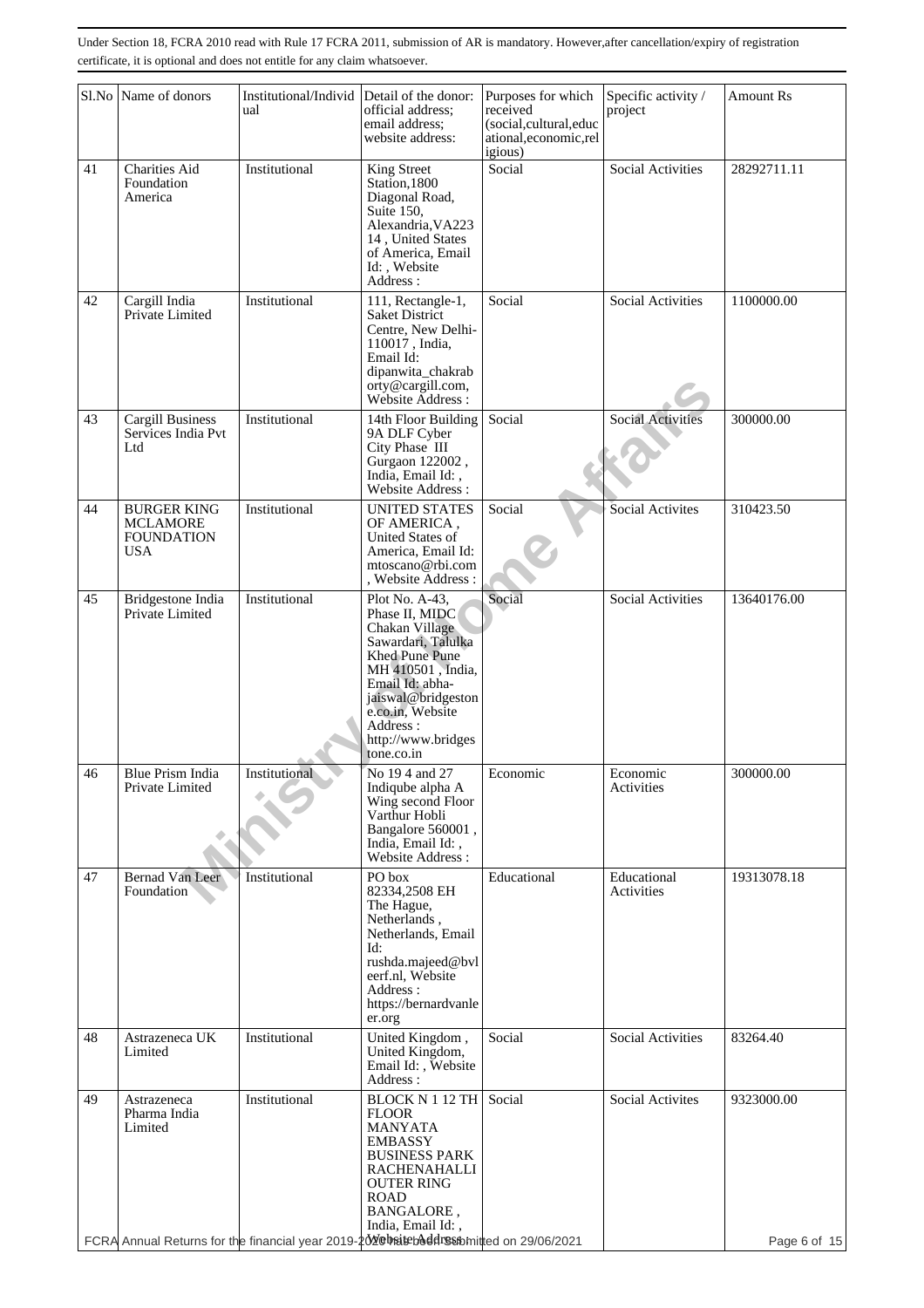| Sl.No                                         | Name of donors                                             |                       | Institutional/Individ<br>ual | Detail of the donor:<br>official address:<br>email address:<br>website address:                                                                                                           | Purposes for which<br>received<br>(social,cultural,educ<br>ational,economic,rel<br>igious) | Specific activity /<br>project   | <b>Amount Rs</b>                                                                                                              |  |  |
|-----------------------------------------------|------------------------------------------------------------|-----------------------|------------------------------|-------------------------------------------------------------------------------------------------------------------------------------------------------------------------------------------|--------------------------------------------------------------------------------------------|----------------------------------|-------------------------------------------------------------------------------------------------------------------------------|--|--|
| 50                                            | Arcesium India<br>Private Limited                          |                       | Institutional                | Plot No. 573, B and<br>C, Road No. 1,<br>Jubilee Hills,<br>Hyderabad 500<br>096, Telangana,<br>India., India, Email<br>Id:<br>sandhya.thakre@de<br>shaw.com, Website<br>Address:          | Educational                                                                                | Educational<br>Activities        | 31000.00                                                                                                                      |  |  |
| 51                                            | <b>Aon Consulting</b><br>Private Limited                   |                       | Institutional                | <b>Building No.2</b><br>Candor Techspace<br>IT ITES SEZ<br>Tikri Sector 48<br>Gurugram 122018<br>Haryana India,<br>India, Email Id:,<br>Website Address:                                  | Social                                                                                     | Social Activities                | 5391971.00                                                                                                                    |  |  |
| 52                                            | <b>ABSOLUTE</b><br><b>RETURN FOR</b><br><b>KIDS</b>        |                       | Institutional                | 65 KINGSWAY,<br><b>LONDON WC2B</b><br>6TD, United<br>Kingdom, Email<br>Id:<br>MICKY.SANDAL<br>L@ARKONLINE.<br>ORG, Website<br>Address:                                                    | Educational                                                                                | Educational<br><b>Activities</b> | 20605326.91                                                                                                                   |  |  |
| 53                                            | <b>ANZ</b> Operations<br>and Technology<br>Private Limited |                       | Institutional                | <b>SEZ Unit RMZ</b><br>Ecoworld campus<br>5A ground floor<br>and levels 4 to 9<br>Sarjapur<br>Marathahalli outer<br>ring road karnataka<br>, India, Email Id:,<br><b>Website Address:</b> | Economic                                                                                   | Economic<br>Activities           | 3968750.00                                                                                                                    |  |  |
| received:                                     |                                                            |                       |                              |                                                                                                                                                                                           |                                                                                            |                                  | (b) Cumulative purpose-wise (social, cultural, educational, economic, religious) amount of all foreign contribution donations |  |  |
|                                               |                                                            |                       |                              |                                                                                                                                                                                           |                                                                                            |                                  |                                                                                                                               |  |  |
| $\ensuremath{\mathrm{S}}\xspace$ l.<br>No     |                                                            | Purpose               |                              |                                                                                                                                                                                           | Amount                                                                                     |                                  |                                                                                                                               |  |  |
| $\mathbf{1}$                                  |                                                            | Economic              |                              |                                                                                                                                                                                           | 2687563.39                                                                                 |                                  |                                                                                                                               |  |  |
| $\boldsymbol{2}$<br>$\overline{\overline{3}}$ |                                                            | Social<br>Educational |                              |                                                                                                                                                                                           | 44657580.09                                                                                | 59267055.52                      |                                                                                                                               |  |  |
|                                               |                                                            |                       |                              |                                                                                                                                                                                           |                                                                                            |                                  |                                                                                                                               |  |  |
|                                               |                                                            |                       |                              |                                                                                                                                                                                           |                                                                                            |                                  |                                                                                                                               |  |  |

| S1.No | Purpose     | Amount      |
|-------|-------------|-------------|
|       | Economic    | 2687563.39  |
|       | Social.     | 59267055.52 |
|       | Educational | 44657580.09 |

3. Details of Utilisation of foreign contribution:

(a) Details of activities/projects for which foreign contribution has been received and utilised (in rupees)

| Sl. No. | Name of<br>project/acti ocation<br><b>V1ty</b>                                        | Address/L                                                                                                                        | Previous Balance |         |                  | Receipt during the year Utilised |                  |           | Balance          |               |
|---------|---------------------------------------------------------------------------------------|----------------------------------------------------------------------------------------------------------------------------------|------------------|---------|------------------|----------------------------------|------------------|-----------|------------------|---------------|
|         |                                                                                       |                                                                                                                                  | In cash          | In Kind | In cash          | In Kind                          | In cash          | In Kind   | In cash          | In Kind       |
| (1)     | (2)                                                                                   | (3)                                                                                                                              | (4)              | (5)     | (6)              | (7)                              | (8)              | (9)       | (10)             | (11)          |
|         | Social<br>Education<br>al<br>Economic<br>al<br>Activites                              | Plot/Site<br>No.21st<br>Floor<br><b>OFC</b><br>Pocket<br>Sector C<br>Vasant<br>Kunj New<br>Delhi<br>110070<br>Delhi<br>Delhi1100 | 73344985<br>6.00 | 0.00    | 72681784<br>1.00 | 379250.00                        | 69559050<br>9.00 | 379250.00 | 76467718<br>8.00 | 0.00          |
|         | FCRA Annual Returns for the financial year 2019-2020 has been Submitted on 29/06/2021 |                                                                                                                                  |                  |         |                  |                                  |                  |           |                  | Plage 7 of 15 |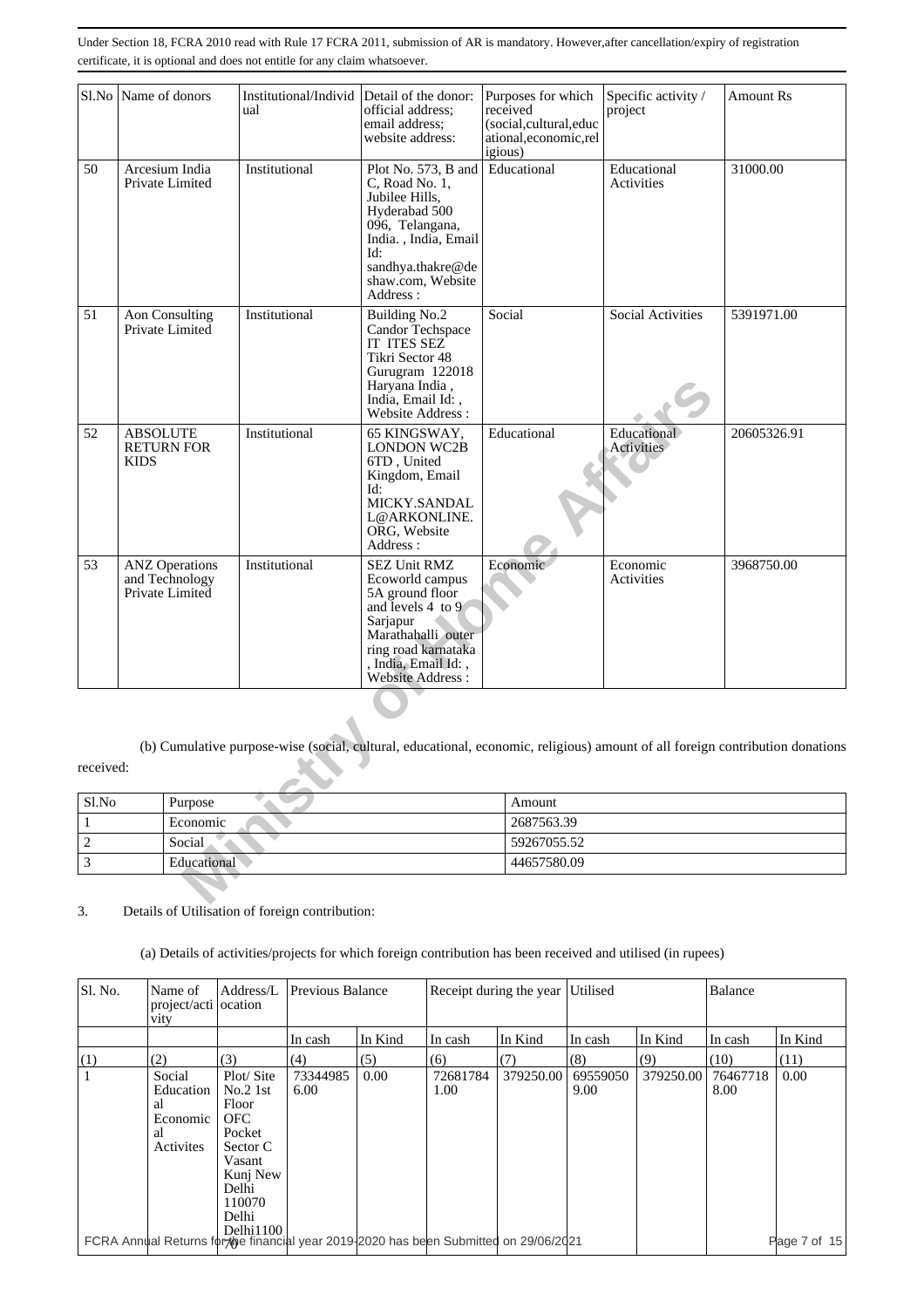| Total |  |  | 100 <sup>2</sup><br>76.<br>6.00 | $0.00\,$ | 1784<br>znx<br>1.00 | 379250<br>00. | 69559050<br>9.00 | .00.<br>27925<br>250.<br>◡ | '646'<br>8.00 | 0.00 |
|-------|--|--|---------------------------------|----------|---------------------|---------------|------------------|----------------------------|---------------|------|
|-------|--|--|---------------------------------|----------|---------------------|---------------|------------------|----------------------------|---------------|------|

(b) Details of utilisation of foreign contribution:

(i) Utilisation\*\* for projects as per aims and objectives of the person/association(Rs.): 82278983.00

(ii) Total administrative expenses as provided in rule 5 of the Foreign Contribution (Regulation) Rules, 2011 (Rs.)

### :73736555.00

(iii) Total utilisation of foreign contribution  $(Rs.)$  (i+ii):156015538.00

\*\* It is affirmed that the utilisation of foreign contribution is not in contravention of the provisions contained in the Foreign Contribution(Regulation) Act, 2010 (42 of 2010) and more particularly in section 9 and section 12 of the Act which, inter-alia, states that the acceptance of foreign contribution is not likely to affect prejudicially:

|                  | (A) the soverignty and integrity of india; or.                                |                                                                                                                            | EXIDENCE                                  |                                  |
|------------------|-------------------------------------------------------------------------------|----------------------------------------------------------------------------------------------------------------------------|-------------------------------------------|----------------------------------|
|                  | (B) the security, strategic, scientific or economic interest of the state; or |                                                                                                                            |                                           |                                  |
|                  | (C) the public interest; or                                                   |                                                                                                                            |                                           |                                  |
|                  | (D) freedom or fairness of election to any Legistature; or                    |                                                                                                                            |                                           |                                  |
|                  | (E) friendly relations with any foreign state; or                             |                                                                                                                            |                                           |                                  |
|                  |                                                                               | (F) harmony between religious, racial, social, lingusitic or relgional groups, eastes or communities.                      |                                           |                                  |
|                  |                                                                               |                                                                                                                            |                                           |                                  |
|                  | (c) Total purchase of fresh assets (Rs.)                                      |                                                                                                                            |                                           |                                  |
| Sl. No.          | Name of project/activity                                                      | Details of fresh assets                                                                                                    | Objective of<br>acquiring fresh<br>assets | Cost of fresh assets<br>(In Rs.) |
| (i)              | Creation of movable assests                                                   | <b>Computer Accessories</b>                                                                                                | Office Use                                | 351094.00                        |
| (ii)             | Creation of movable assests                                                   | <b>Office Equipments</b>                                                                                                   | Office Use                                | 355734.00                        |
|                  | Total                                                                         |                                                                                                                            |                                           | 706828.00                        |
|                  | Amendment Act, 2020):                                                         | (d) Foreign contribution transferred to other person/associations before 29.09.2020 (The Foreign Contribution (Regulation) |                                           |                                  |
|                  |                                                                               |                                                                                                                            |                                           |                                  |
| Sl. No.          | Name of the person/association                                                | Date                                                                                                                       | Purpose                                   | Amount                           |
| (1)              | (2)                                                                           | (3)                                                                                                                        | (4)                                       | (5)                              |
| $\mathbf{1}$     | MS Swaminathan Research Foundation                                            | 16/04/2019                                                                                                                 | Social                                    | 1282432.00                       |
| $\boldsymbol{2}$ | Sarathi Development Foundation                                                | 17/04/2019                                                                                                                 | Social                                    | 961824.00                        |
| $\mathbf{r}$     | Doopalaya                                                                     | 17/04/2010                                                                                                                 | Educational                               | 400500.00                        |

| Sl. No.        | Name of the person/association                                                       | Date       | Purpose     | Amount                        |
|----------------|--------------------------------------------------------------------------------------|------------|-------------|-------------------------------|
| (1)            | (2)                                                                                  | (3)        | (4)         | (5)                           |
| $\mathbf{1}$   | MS Swaminathan Research Foundation                                                   | 16/04/2019 | Social      | 1282432.00                    |
| $\mathbf{2}$   | Sarathi Development Foundation                                                       | 17/04/2019 | Social      | 961824.00                     |
| 3              | Deepalaya                                                                            | 17/04/2019 | Educational | 400500.00                     |
| 4              | Katha                                                                                | 17/04/2019 | Social      | 780000.00                     |
| 5              | VIDYA Integrated Development For<br>Youth and Adults                                 | 17/04/2019 | Economic    | 630000.00                     |
| 6              | <b>Agewell Foundation</b>                                                            | 22/04/2019 | Social      | 1603040.00                    |
| $\overline{7}$ | Deenabandhu Trust                                                                    | 22/04/2019 | Social      | 1923600.00                    |
| 8              | Inga Health Foundation                                                               | 22/04/2019 | Social      | 1923648.00                    |
| 9              | Lepra Society                                                                        | 22/04/2019 | Social      | 3847296.00                    |
| 10             | M. L Dhawale Memorial Trust                                                          | 22/04/2019 | Social      | 2244256.00                    |
| 11             | Nav Srishti                                                                          | 22/04/2019 | Social      | 2051891.00                    |
| 12             | Samarthanam Trust For The Disabled                                                   | 22/04/2019 | Social      | 3847200.00                    |
| 13             | Vaani Deaf Childrens Foundation                                                      | 22/04/2019 | Social      | 2244256.00                    |
| 14             | Vidya Poshak                                                                         | 22/04/2019 | Social      | 1923600.00                    |
| 15             | Foundation For Action Motivation and<br>Empowerment                                  | 23/04/2019 | Social      | 1282432.00                    |
| 16             | Genesis Foundation                                                                   | 23/04/2019 | Social      | 6412160.00                    |
| 17             | Gramalaya Trust                                                                      | 23/04/2019 | Social      | 5450336.00                    |
|                | 18 RA Annual Returnstion For Natural Integration 023/04/2019 Submitted on 29/06/2021 |            | Social      | 6091552.00 <sub>8</sub> of 15 |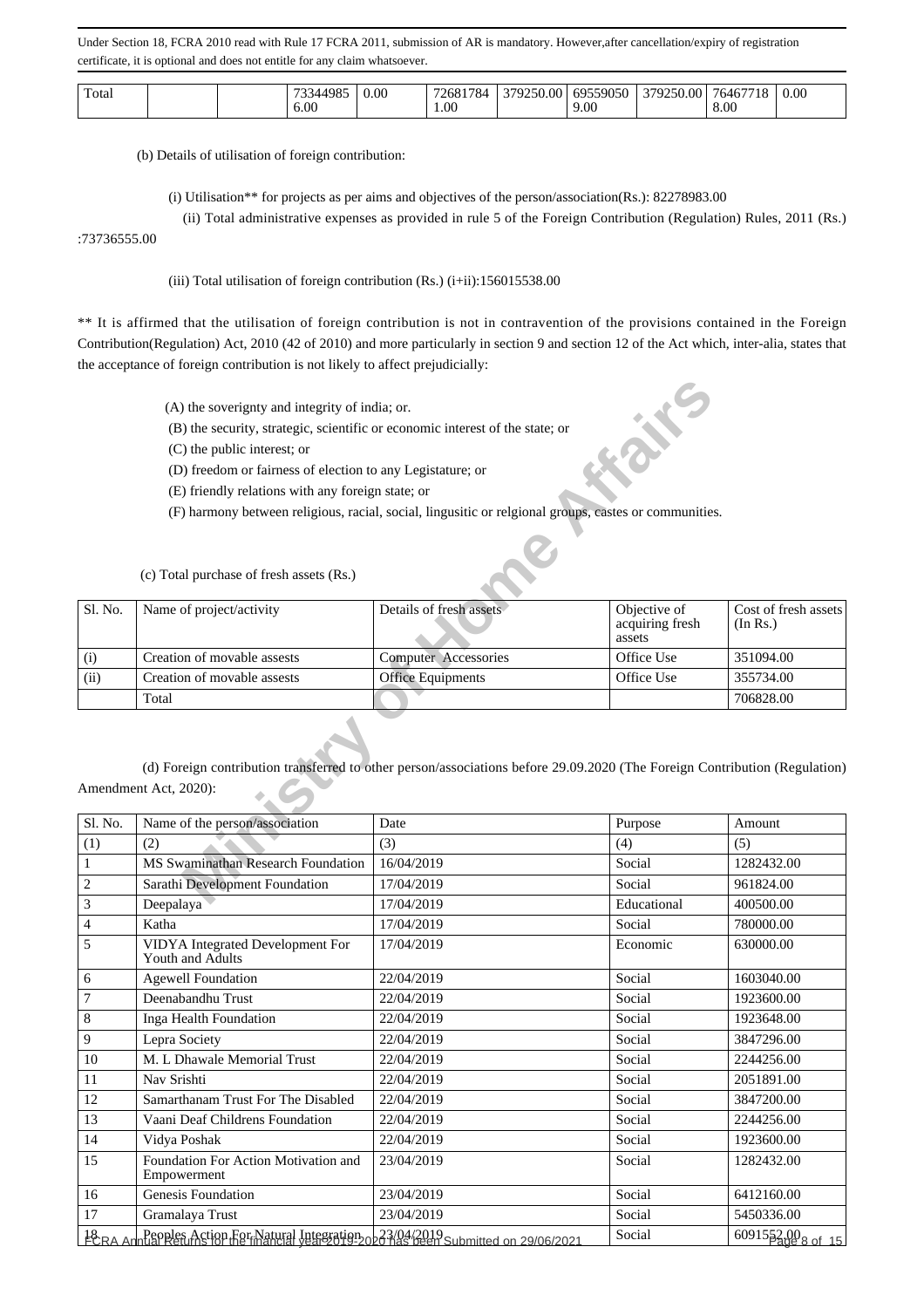| 19 | S M Sehgal Foundation                                                                                           | 23/04/2019 | Social | 961800.00                  |
|----|-----------------------------------------------------------------------------------------------------------------|------------|--------|----------------------------|
| 20 | <b>Social Awareness Newer Alternatives</b><br>Trust                                                             | 23/04/2019 | Social | 6412160.00                 |
| 21 | <b>Dhan Foundation</b>                                                                                          | 25/04/2019 | Social | 1603040.00                 |
| 22 | Jeevan Blood Bank And Research<br>Centre                                                                        | 25/04/2019 | Social | 3206080.00                 |
| 23 | <b>Quest Alliance</b>                                                                                           | 25/04/2019 | Social | 6412000.00                 |
| 24 | <b>Rural Education And Development</b><br>India                                                                 | 25/04/2019 | Social | 1923600.00                 |
| 25 | Agastya International Foundation                                                                                | 26/04/2019 | Social | 1923600.00                 |
| 26 | <b>Bombay Natural History Society</b>                                                                           | 26/04/2019 | Social | 1282432.00                 |
| 27 | <b>Indian Cancer Society</b>                                                                                    | 26/04/2019 | Social | 2564864.00                 |
| 28 | NalandaWay Foundation                                                                                           | 26/04/2019 | Social | 2564800.00                 |
| 29 | <b>Nature Conservation Foundation</b>                                                                           | 26/04/2019 | Social | 4167904.00                 |
| 30 | All India Artisans And Craftworkers<br><b>Welfare Association</b>                                               | 29/04/2019 | Social | 3526688.00                 |
| 31 | Ashoka Innovators For The Public India                                                                          | 29/04/2019 | Social | 3847296.00                 |
| 32 | Ashoka Trust For Research in Ecology<br>And The Environment                                                     | 29/04/2019 | Social | 3847296.00                 |
| 33 | Child In Need Institute                                                                                         | 29/04/2019 | Social | 5129728.00                 |
| 34 | Desire Society                                                                                                  | 29/04/2019 | Social | 1603040.00                 |
| 35 | <b>Digital Empowerment Foundation</b>                                                                           | 29/04/2019 | Social | 4167904.00                 |
| 36 | Dilasa Janvikas Pratishthan                                                                                     | 29/04/2019 | Social | 3206080.00                 |
| 37 | Dream A Dream                                                                                                   | 29/04/2019 | Social | 3206000.00                 |
| 38 | Foundation For Excellence India Trust                                                                           | 29/04/2019 | Social | 6412000.00                 |
| 39 | Foundation To Educate Girls Globally                                                                            | 29/04/2019 | Social | 6412000.00                 |
| 40 | Going To School Fund                                                                                            | 29/04/2019 | Social | 6412000.00                 |
| 41 | <b>Gram Vikas</b>                                                                                               | 29/04/2019 | Social | 4809000.00                 |
| 42 | Humana People to People India                                                                                   | 29/04/2019 | Social | 6412000.00                 |
| 43 | Hyderabad Eye Institute                                                                                         | 29/04/2019 | Social | 8335808.00                 |
| 44 | Katha                                                                                                           | 29/04/2019 | Social | 5770944.00                 |
| 45 | Literacy India                                                                                                  | 29/04/2019 | Social | 1603000.00                 |
| 46 | Mann Deshi Foundation                                                                                           | 29/04/2019 | Social | 3206080.00                 |
| 47 | Mobile Creches For Working Mothers<br>Children                                                                  | 29/04/2019 | Social | 3847296.00                 |
| 48 | Nidan                                                                                                           | 29/04/2019 | Social | 1923648.00                 |
| 49 | Room To Read India Trust                                                                                        | 29/04/2019 | Social | 7053200.00                 |
| 50 | Smile Train India                                                                                               | 29/04/2019 | Social | 6412160.00                 |
| 51 | Udyogini                                                                                                        | 29/04/2019 | Social | 4809120.00                 |
| 52 | Able Disabled All People Together                                                                               | 30/04/2019 | Social | 3847296.00                 |
| 53 | Action for Ability Development and<br>Inclusion                                                                 | 30/04/2019 | Social | 4167904.00                 |
| 54 | Ashoka Trust For Research in Ecology<br>And The Environment                                                     | 30/04/2019 | Social | 1282432.00                 |
| 55 | Bhumi                                                                                                           | 30/04/2019 | Social | 1282400.00                 |
| 56 | Chintan Environment Research and<br><b>Action Group</b>                                                         | 30/04/2019 | Social | 2564800.00                 |
| 57 | Community Aid and Sponsorship<br>Programme                                                                      | 30/04/2019 | Social | 6412160.00                 |
| 58 | Enable India                                                                                                    | 30/04/2019 | Social | 2564864.00                 |
| 59 | Global Cancer Concern India                                                                                     | 30/04/2019 | Social | 3847296.00                 |
| 60 | Pratham Books                                                                                                   | 30/04/2019 | Social | 5129600.00                 |
| 61 | Pravah                                                                                                          | 30/04/2019 | Social | 5129600.00                 |
| 62 | Samarthan Centre For Development<br>Support                                                                     | 30/04/2019 | Social | 3206080.00                 |
| 63 | Urmul Rural Health Research and<br>Development Trust                                                            | 30/04/2019 | Social | 2885472.00                 |
| 64 | <b>Action Aid Association</b>                                                                                   | 03/05/2019 | Social | 1282432.00                 |
| 65 | Amar Seva Sangam                                                                                                | 03/05/2019 | Social | 5129728.00                 |
| 66 | Appropriate Technology India                                                                                    | 03/05/2019 | Social | 3206080.00                 |
|    | BAIF Development Research 03/05/2019<br>FCRA Annu all Research 6 (03/05/2019) FCRA Annu all Research 19/06/2021 |            | Social | 5450336.00<br>Page 9 of 15 |
|    |                                                                                                                 |            |        |                            |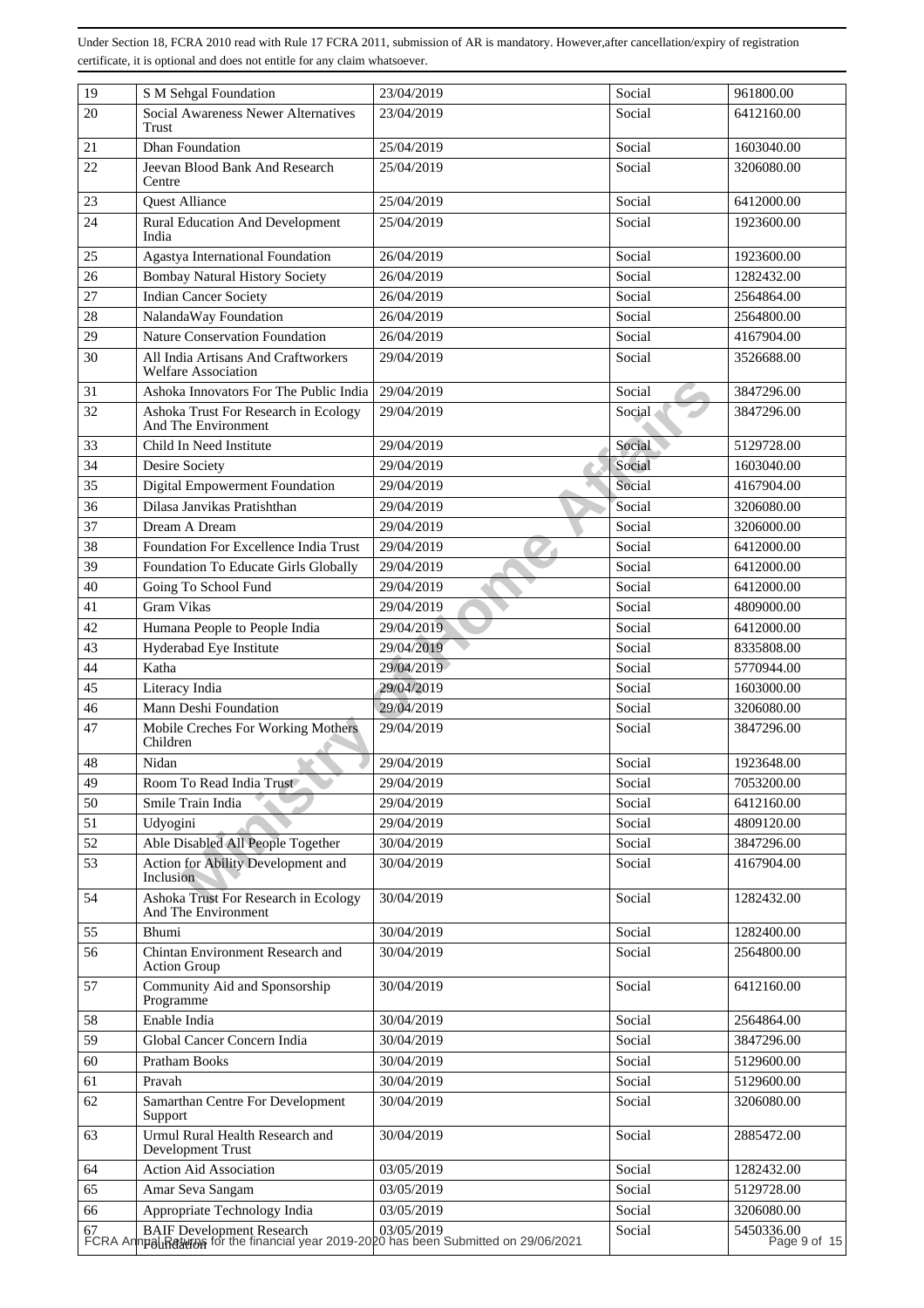| 68  | <b>Breakthrough Trust</b>                                                             | 03/05/2019 | Social      | 6412160.00          |
|-----|---------------------------------------------------------------------------------------|------------|-------------|---------------------|
| 69  | Care India Solutions For Sustainable<br>Development                                   | 03/05/2019 | Social      | 6412000.00          |
| 70  | <b>Centre For Catalyzing Change</b>                                                   | 03/05/2019 | Social      | 6091552.00          |
| 71  | Centre For Science and Environment                                                    | 03/05/2019 | Social      | 6412160.00          |
| 72  | Child Rights and You                                                                  | 03/05/2019 | Social      | 6412160.00          |
| 73  | Digital Green Trust                                                                   | 03/05/2019 | Social      | 4488512.00          |
| 74  | <b>Financial Management Service</b><br>Foundation                                     | 03/05/2019 | Social      | 2885472.00          |
| 75  | Helpage India                                                                         | 03/05/2019 | Social      | 6412160.00          |
| 76  | Kalinga Institute Of Social Sciences                                                  | 03/05/2019 | Social      | 8015000.00          |
| 77  | Khushii Kinship for Humanitarian                                                      | 03/05/2019 | Social      | 6412000.00          |
| 78  | Madras Crocodile Bank Trust                                                           | 03/05/2019 | Social      | 1923648.00          |
| 79  | M.S. Swaminathan Research<br>Foundation                                               | 03/05/2019 | Social      | 7053376.00          |
| 80  | Plan International                                                                    | 03/05/2019 | Social      | 6412000.00          |
| 81  | Prayatn Sanstha                                                                       | 03/05/2019 | Social      | 2885400.00          |
| 82  | Royal Commonwealth Society For The                                                    | 03/05/2019 | Social      | 3206000.00          |
|     | <b>Blind</b>                                                                          |            |             |                     |
| 83  | Sarathi Development Foundation                                                        | 03/05/2019 | Social      | 3526688.00          |
| 84  | Save The Children                                                                     | 03/05/2019 | Social      | 6412000.00          |
| 85  | Seva Mandir                                                                           | 03/05/2019 | Social      | 6412160.00          |
| 86  | Society for All Round Development                                                     | 03/05/2019 | Social      | 4809000.00          |
| 87  | SOS Childrens Villages Of India                                                       | 03/05/2019 | Social      | 6412000.00          |
| 88  | Swami Vivekananda Youth Movement                                                      | 03/05/2019 | Social      | 3206000.00          |
| 89  | The Banyan                                                                            | 03/05/2019 | Social      | 1923648.00          |
| 90  | The Social Work Research Centre                                                       | 03/05/2019 | Social      | 5129600.00          |
| 91  | Udhvam Ullangal                                                                       | 03/05/2019 | Educational | 200950.00           |
| 92  | <b>Ummeed Child Development Center</b>                                                | 03/05/2019 | Educational | 641216.00           |
| 93  | Vikram A Sarabhai Community Service<br>Centre                                         | 03/05/2019 | Social      | 5129600.00          |
| 94  | <b>Consortium Of DEWATS</b><br><b>Dissemination Society</b>                           | 06/05/2019 | Social      | 3847296.00          |
| 95  | Smile Foundation                                                                      | 06/05/2019 | Social      | 5129728.00          |
| 96  | Society For Nutrition Education And<br><b>Health Action</b>                           | 06/05/2019 | Social      | 3847296.00          |
| 97  | The Aangan Trust                                                                      | 06/05/2019 | Social      | 3847296.00          |
| 98  | Water Aid Foundation                                                                  | 06/05/2019 | Social      | 4167904.00          |
| 99  | Wildlife Trust Of India                                                               | 06/05/2019 | Social      | 3847296.00          |
| 100 | Planet Read                                                                           | 08/05/2019 | Social      | 1282400.00          |
| 101 | Round Table India                                                                     | 08/05/2019 | Social      | 5129600.00          |
| 102 | <b>Teach To Lead</b>                                                                  | 08/05/2019 | Social      | 9795200.00          |
| 103 | The Akanksha Foundation                                                               | 08/05/2019 | Social      | 5770800.00          |
| 104 | Watershed Organisation Trust                                                          | 08/05/2019 | Social      | 5129728.00          |
| 105 | World Wide Funds For Nature                                                           | 08/05/2019 | Social      | 8335808.00          |
| 106 | Latika Roy Foundation                                                                 | 09/05/2019 | Educational | 878035.00           |
| 107 | <b>Swades Soundation</b>                                                              | 09/05/2019 | Social      | 3526688.00          |
| 108 | The Assocaition Of People With<br>Disability                                          | 09/05/2019 | Educational | 150000.00           |
| 109 | VIDYA Integrated Development For<br>Youth and Adults                                  | 09/05/2019 | Educational | 152310.00           |
| 110 | Magic Bus India Foundation                                                            | 14/05/2019 | Social      | 5129600.00          |
| 111 | South Central India Network                                                           | 14/05/2019 | Educational | 2670000.00          |
| 112 | <b>Umang Foundation</b>                                                               | 17/05/2019 | Social      | 2188800.00          |
| 113 | All India Confederation of the Blind                                                  | 21/05/2019 | Educational | 267442.00           |
| 114 | Safe Water Network India                                                              | 21/05/2019 | Social      | 6412160.00          |
| 115 | <b>Antarang Foundation</b>                                                            | 28/05/2019 | Economic    | 170856.00           |
| 116 | South Central India Network                                                           | 31/03/2020 | Educational | 1780000.00          |
| 117 | Association For Rural and Tribal<br>Development                                       | 28/05/2019 | Economic    | 45270.00            |
|     | FORA AnnOakReturns for the financial year 2019-2020 2005 been Submitted on 29/06/2021 |            | Educational | 15551 Roge 10 of 15 |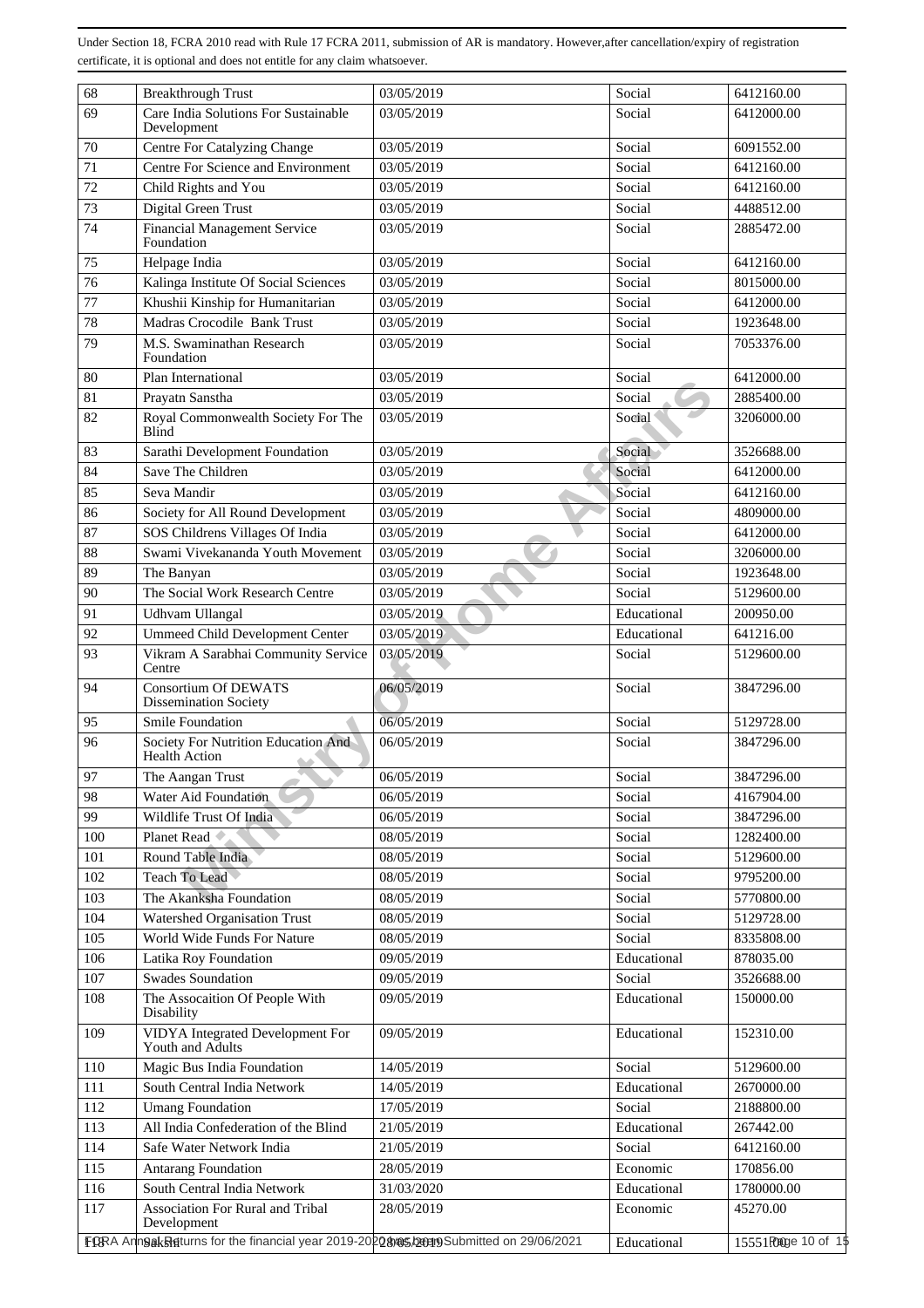| 119 | <b>Responsenet Development Services</b>                                             | 31/03/2020 | Educational | 192297.00             |
|-----|-------------------------------------------------------------------------------------|------------|-------------|-----------------------|
| 120 | <b>Vishwas</b>                                                                      | 28/05/2019 | Educational | 39000.00              |
| 121 | Voluntary Integration For Education                                                 | 31/05/2019 | Educational | 572865.00             |
| 122 | Make A Wish Foundation of India                                                     | 31/03/2020 | Social      | 317409.00             |
| 123 | Deenabandhu Trust                                                                   | 31/03/2020 | Social      | 1250000.00            |
| 124 | <b>Planet Read</b>                                                                  | 30/03/2020 | Social      | 1412160.00            |
| 125 | Jeevan Stem Cell Foundation                                                         | 30/03/2020 | Social      | 1250000.00            |
| 126 | Anchalik Janaseva Anushthan                                                         | 03/06/2019 | Social      | 2693925.00            |
| 127 | Inga Health Foundation                                                              | 30/03/2020 | Social      | 1250000.00            |
| 128 | <b>DVET</b>                                                                         | 03/06/2019 | Educational | 1935000.00            |
| 129 | Saint Hardyal Educational and Orphans                                               | 14/06/2019 | Educational | 54000.00              |
| 130 | Sahyog Care For You                                                                 | 18/06/2019 | Social      | 959624.00             |
| 131 | Leaf Society                                                                        | 19/06/2019 | Social      | 1168646.00            |
| 132 | Arshabharath                                                                        | 24/06/2019 | Social      | 625446.00             |
| 133 | <b>Agewell Foundation</b>                                                           | 30/03/2020 | Social      | 1250000.00            |
| 134 | <b>Voluntary Integration For Education</b>                                          | 26/06/2019 | Educational | 795248.00             |
| 135 | Eco Adventreks and Welfare Society                                                  | 02/07/2019 | Social      | 12000.00              |
| 136 | Saint Hardyal Educational and Orphans                                               | 05/07/2019 | Educational | 7235.00               |
| 137 | Maher                                                                               | 09/07/2019 | Social      | 250020.00             |
| 138 | Association For Rural and Tribal<br>Development                                     | 12/07/2019 | Social      | 347480.00             |
| 139 | Delhi Council for Child Welfare                                                     | 18/07/2019 | Social      | 66963.00              |
| 140 | The Akshaya Patra Foundation                                                        | 22/07/2019 | Social      | 2429900.00            |
| 141 | Deepalaya                                                                           | 23/07/2019 | Educational | 385500.00             |
| 142 | Katha                                                                               | 23/07/2019 | Educational | 780000.00             |
| 143 | VIDYA Integrated Development For                                                    | 23/07/2019 | Educational | 630000.00             |
|     | Youth and Adults                                                                    |            |             |                       |
| 144 | Sahyog Care For You                                                                 | 06/08/2019 | Social      | 479813.00             |
| 145 | Terre Policy Centre                                                                 | 06/03/2020 | Educational | 60900.00              |
| 146 | Dream School Foundation                                                             | 08/08/2019 | Social      | 201869.00             |
| 147 | Saath Charitable Trust                                                              | 08/08/2019 | Social      | 249700.00             |
| 148 | North East Affected Area Development<br>Society                                     | 21/08/2019 | Social      | 46311.00              |
| 149 | Udayan                                                                              | 22/08/2019 | Educational | 149394.00             |
| 150 | The Naz Foundation India Trust                                                      | 28/08/2019 | Social      | 584249.00             |
| 151 | National Institute for Women Child and<br>Youth                                     | 29/08/2019 | Social      | 374369.00             |
| 152 | <b>Institute for Integration Rural</b><br>Development                               | 29/08/2019 | Social      | 210159.00             |
| 153 | <b>Responsenet Development Services</b>                                             | 06/09/2019 | Social      | 109350.00             |
| 154 | Saath Charitable Trust                                                              | 28/02/2020 | Social      | 41532.00              |
| 155 | National Institute for Women Child and                                              | 12/09/2019 | Social      | 6237.00               |
|     | Youth                                                                               |            |             |                       |
| 156 | <b>Voluntary Integration For Education</b>                                          | 17/09/2019 | Social      | 152005.00             |
| 157 | Womens Organisation For Socio<br>Cultural Aware                                     | 28/02/2020 | Social      | 350000.00             |
| 158 | Vidyaniketan                                                                        | 20/09/2019 | Educational | 417182.00             |
| 159 | <b>Indian Cancer Society</b>                                                        | 20/09/2019 | Social      | 720000.00             |
| 160 | Vidyanikethan                                                                       | 20/09/2019 | Educational | 41718.00              |
| 161 | Plan International                                                                  | 27/02/2020 | Social      | 52222.00              |
| 162 | Swami Vivekanand Shiksha Niketan                                                    | 24/09/2019 | Social      | 360000.00             |
| 163 | Udhvaum Ullangal Charitable Trust                                                   | 24/09/2019 | Social      | 489850.00             |
| 164 | Pragati Koraput                                                                     | 27/02/2020 | Social      | 241689.00             |
| 165 | Pragati Koraput                                                                     | 27/09/2019 | Social      | 615938.00             |
| 166 | National Institute for Women Child and                                              | 27/02/2020 | Social      | 1253999.00            |
|     | Youth                                                                               |            |             |                       |
| 167 | Association For Rural and Tribal<br>Development                                     | 27/09/2019 | Social      | 22243.00              |
| 168 | Centre for Youth Development and<br>Acti.(CYDA)                                     | 27/02/2020 | Social      | 573750.00             |
|     | F6RA AnnRahReOurg \$6pPbeefinaBriaSyeratc2019-20207/02/20020Submitted on 29/06/2021 |            | Social      | 6468199000e 11 of 1\$ |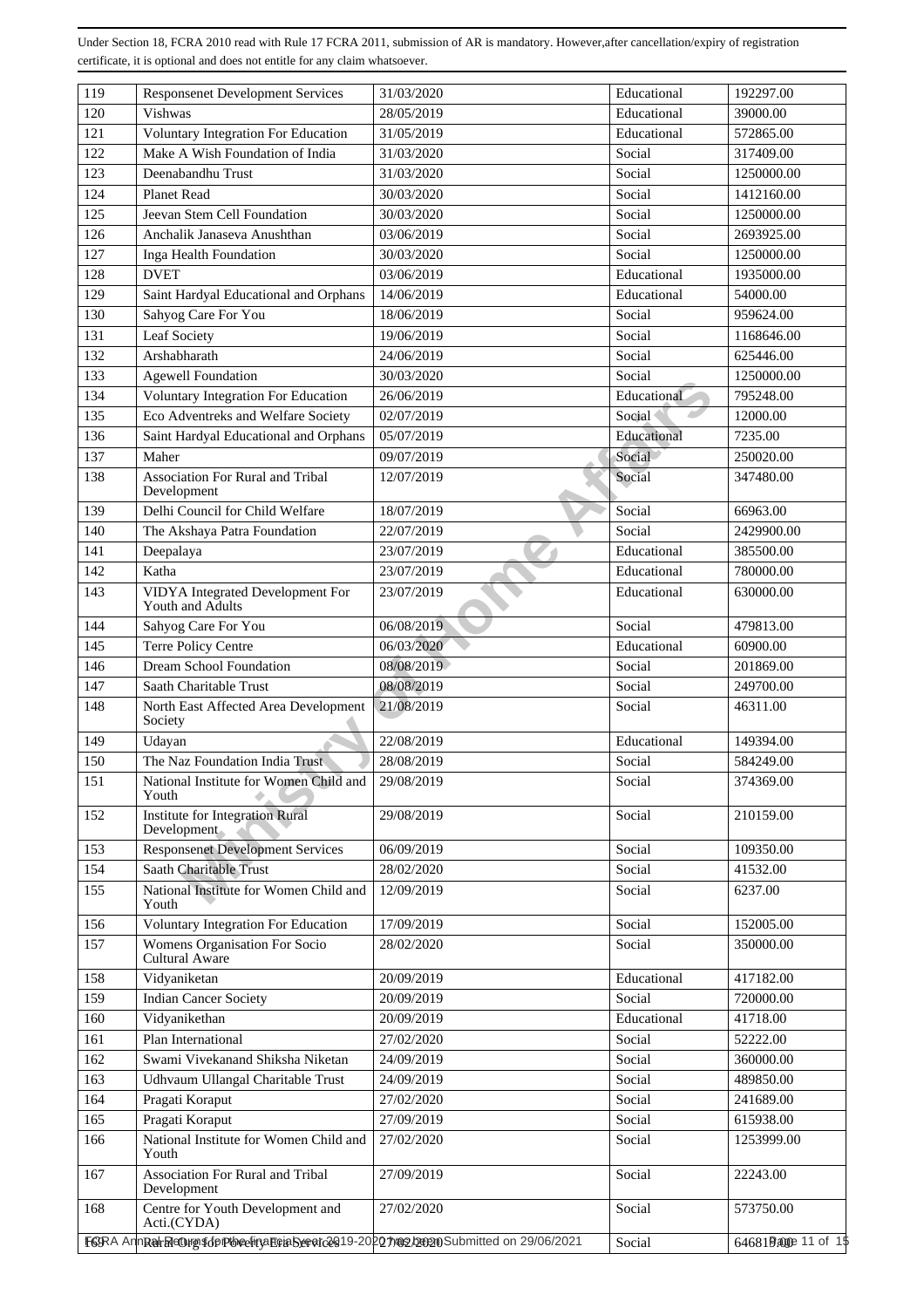| 170        | Udayan                                                                                                       | 20/02/2020               | Social                | 875000.00                |
|------------|--------------------------------------------------------------------------------------------------------------|--------------------------|-----------------------|--------------------------|
| 171        | Nachiketa Tapovan                                                                                            | 18/02/2020               | Educational           | 443600.00                |
| 172        | Teach To Lead                                                                                                | 07/02/2020               | Social                | 2604000.00               |
| 173        | National Institute for Women Child and<br>Youth                                                              | 07/02/2020               | Social                | 50631.00                 |
| 174        | Leaf Society                                                                                                 | 07/02/2020               | Social                | 118092.00                |
| 175        | <b>Dream School Foundation</b>                                                                               | 30/09/2019               | Educational           | 114628.00                |
| 176        | Humana People to People India                                                                                | 06/02/2020               | Social                | 69944.00                 |
| 177        | <b>Smile Foundation</b>                                                                                      | 03/10/2019               | Educational           | 350000.00                |
| 178        | Mobile Creches For Working Mothers<br>Children                                                               | 03/10/2019               | Social                | 78705.00                 |
| 179        | Anchalik Janaseva Anushthan                                                                                  | 09/10/2019               | Social                | 209325.00                |
| 180        | <b>Umang Foundation</b>                                                                                      | 09/10/2019               | Social                | 115170.00                |
| 181        | Terre Policy Centre                                                                                          | 10/10/2019               | Social                | 1513050.00               |
| 182        | <b>Responsenet Development Services</b>                                                                      | 05/02/2020               | Social                | 509184.00                |
| 183        | Womens Organisation For Socio<br>Cultural Aware                                                              | 11/10/2019               | Social                | 2625000.00               |
| 184        | World Vision India                                                                                           | 11/10/2019               | Social                | 60000.00                 |
| 185        | National Institute for Women Child and<br>Youth                                                              | 15/10/2019               | Social                | 285685.00                |
| 186        | Mobile Creches For Working Mothers<br>Children                                                               | 28/01/2020               | Social                | 8676886.00               |
| 187        | South Central India Network                                                                                  | 15/10/2019               | Educational           | 1780000.00               |
| 188        | Mobile Creches For Working Mothers<br>Children                                                               | 15/10/2019               | Social                | 2762.00                  |
| 189        | <b>Responsenet Development Services</b>                                                                      | 28/01/2020               | Social                | 265200.00                |
| 190        | Swadhar IDWC                                                                                                 | 23/01/2020               | Social                | 756000.00                |
| 191        | Sahyog Care For You                                                                                          | 24/10/2019               | Social                | 159937.00                |
| 192        | <b>IDEA</b> Foundation                                                                                       | 24/10/2019               | Social                | 771750.00                |
| 193        | Seva Sahayog Foundation                                                                                      | 23/01/2020               | Social                | 192500.00                |
| 194        | Maher                                                                                                        | 24/10/2019               | Social                | 200020.00                |
| 195        | Seva Sahayog Foundation                                                                                      | 24/10/2019               | Social                | 3824500.00               |
| 196        | Make A Wish Foundation of India                                                                              | 28/10/2019               | Social                | 1213279.00               |
| 197        | Chetanalaya                                                                                                  | 23/01/2020               | Educational           | 339200.00                |
| 198        | Deepalaya                                                                                                    | 28/10/2019               | Educational           | 400500.00                |
| 199        | Katha                                                                                                        | 01/11/2019               | Educational           | 780000.00                |
| 200        | <b>VIDYA</b> Integrated Development For<br>Youth and Adults                                                  | 01/11/2019               | Educational           | 630000.00                |
| 201        | Saath Charitable Trust                                                                                       | 21/01/2020               | Social                | 199760.00                |
| 202        | <b>Dream School Foundation</b>                                                                               | 17/01/2020               | Educational           | 1516000.00               |
| 203        | Seva Sahayog Foundation                                                                                      | 09/01/2020               | Social                | 187250.00                |
| 204        | Lepra Society                                                                                                | 13/11/2019               | Social                | 569514.00                |
| 205        | Navjyoti Development Society                                                                                 | 14/11/2019               | Social                | 10389.00                 |
| 206        | South Central India Network                                                                                  | 24/12/2019               | Educational           | 1780000.00               |
| 207        | Caritas India                                                                                                | 14/11/2019               | Social<br>Educational | 301434.00                |
| 208        | Teach To Lead                                                                                                | 14/11/2019               |                       | 3255000.00               |
| 209<br>210 | <b>Indian Cancer Society</b><br><b>UNICEF</b>                                                                | 15/11/2019<br>23/12/2019 | Social<br>Social      | 600000.00<br>12958167.00 |
| 211        | Magic Bus India Foundation                                                                                   | 19/12/2019               | Social                | 1342600.00               |
| 212        | Swadhar                                                                                                      | 19/11/2019               | Social                | 2050650.00               |
| 213        | Samerth Charitable Trust                                                                                     | 11/12/2019               | Educational           | 3484971.00               |
| 214        | Udayan                                                                                                       | 19/11/2019               | Educational           | 1250000.00               |
| 215        | <b>Indian Cancer Society</b>                                                                                 | 06/12/2019               | Social                | 66924.00                 |
| 216        | Pragati Koraput                                                                                              | 06/12/2019               | Social                | 966758.00                |
| 217        | Saint Hardyal Educational AND<br>Orphans                                                                     | 22/11/2019               | Social                | 136815.00                |
| 218        | <b>Environment Conservation Society</b>                                                                      | 22/11/2019               | Social                | 455830.00                |
| 219        | <b>Responsenet Development Services</b>                                                                      | 26/11/2019               | Educational           | 967980.00                |
| 220        | National Development Foundation                                                                              | 06/12/2019               | Social                | 330442.00                |
| 72RAA      | Prayas Juvenile Aid Centre<br>Juai Returns for the financial year 2019-2020 Has been Submitted on 29/06/2021 |                          | Social                | 747900 00 12 of 15       |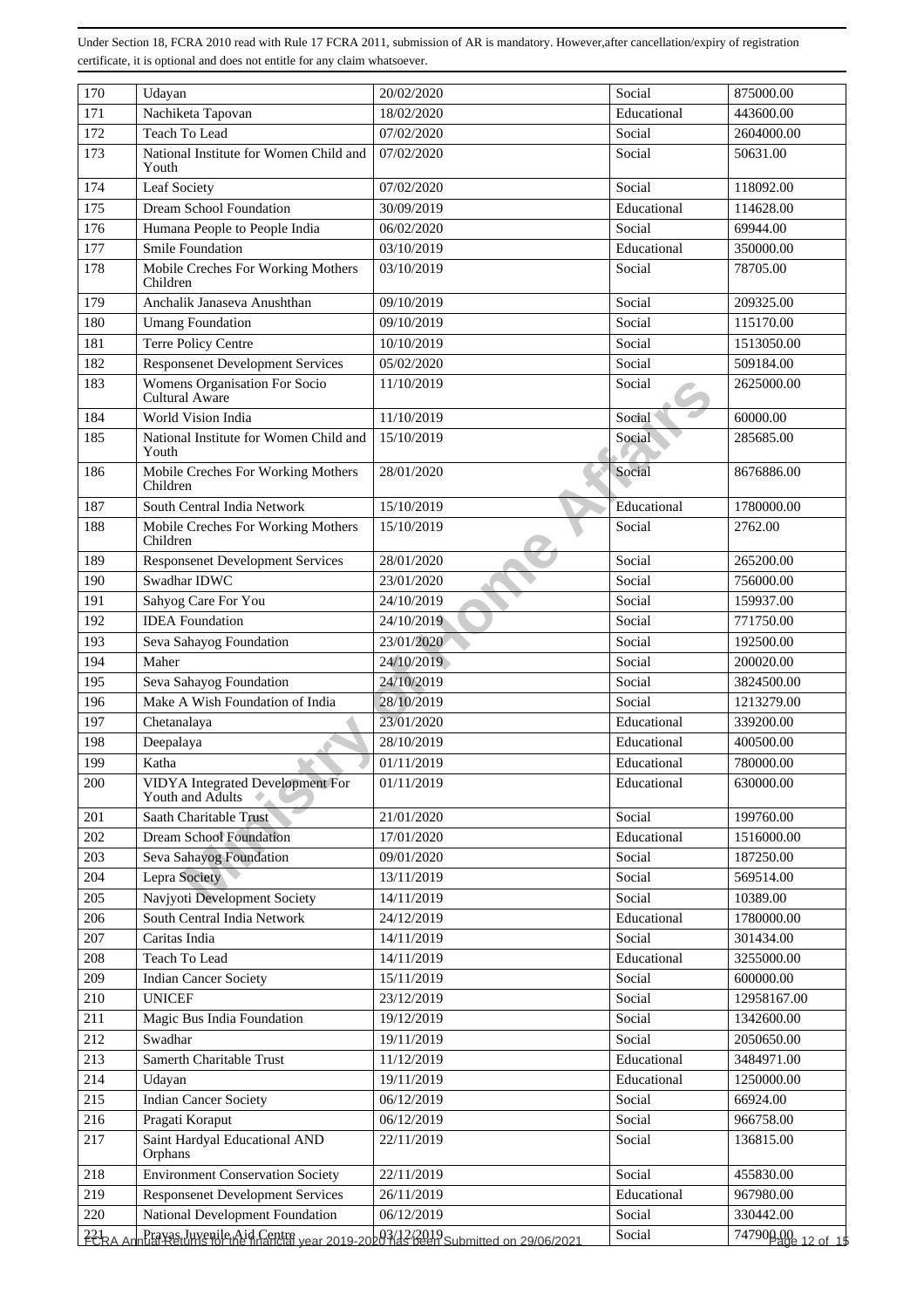| 222        | Literacy India | 1/03/2020  | Social | 507200.00    |
|------------|----------------|------------|--------|--------------|
| 223<br>دعد | Sakshi         | 28/05/2019 | Social | 25398.00     |
|            | Total          |            |        | 538868143.00 |

(e) Total utilisation in the year  $(Rs.)(b+c+d)$  695590509.00

## 4. Details of unutilised foreign contribution:

(i) Total foreign contribution invested in term Deposits (Rs.):

| Sr. No. | Details                          | Total( in Rs.) |
|---------|----------------------------------|----------------|
| (i)     | Opening Balance of FD            | 713830097.00   |
| (ii)    | FD made during the year          | 0.00           |
| (iii)   | Less: realisation of previous FD | 496900114.00   |
|         | Closing balance of FD            | 216929983.00   |

- (a) Cash in hand: 146841.00
- (b) in FC designated bank account: 542382166.00
- (c) in utilisation bank account(s): 0.00
- 5. Details of foreigners as Key functionary/working/associated: 0
- 6. Details of land and building remained unutilised for more than two year:

| Sl. N<br>No. | ⊺land<br>and<br>. building<br>ocation<br>0T | r ear<br>acquisition<br>ОI | acquisition<br>pose.<br>ΩŤ | unutilisation<br>sor<br>$^{\prime}$ |
|--------------|---------------------------------------------|----------------------------|----------------------------|-------------------------------------|
| . .          | $\sim$                                      | $\sim$                     |                            |                                     |

| (iii)                                |                                                                                                             | Less: realisation of previous FD                                                                                                                                                                                                                                           |                     |                                     | 496900114.00                                                                                                               |     |                       |                                   |  |
|--------------------------------------|-------------------------------------------------------------------------------------------------------------|----------------------------------------------------------------------------------------------------------------------------------------------------------------------------------------------------------------------------------------------------------------------------|---------------------|-------------------------------------|----------------------------------------------------------------------------------------------------------------------------|-----|-----------------------|-----------------------------------|--|
|                                      |                                                                                                             | Closing balance of FD                                                                                                                                                                                                                                                      |                     |                                     | 216929983.00                                                                                                               |     |                       |                                   |  |
| 5.<br>6.                             |                                                                                                             | (a) Cash in hand: 146841.00<br>(b) in FC designated bank account: 542382166.00<br>(c) in utilisation bank account(s): $0.00$<br>Details of foreigners as Key functionary/working/associated: 0<br>Details of land and building remained unutilised for more than two year: |                     |                                     | (ii) Balance of unutilised foreign contribution, in cash/bank, at the end of the year(Rs):                                 |     |                       |                                   |  |
| Sl. No.                              |                                                                                                             | Location of land and building                                                                                                                                                                                                                                              | Year of acquisition |                                     | Purpose of acquisition                                                                                                     |     |                       | Reason of unutilisation           |  |
| (1)                                  | (2)                                                                                                         |                                                                                                                                                                                                                                                                            | (3)                 | (4)                                 |                                                                                                                            |     | (5)                   |                                   |  |
| (7)<br>Name of the                   |                                                                                                             | <b>Branch Address(</b>                                                                                                                                                                                                                                                     | Phone No.           | e-mail                              | (a) Details of FCRA Account for receipt of foreign contribution (As on 31st March of the year ending):<br><b>IFSC Code</b> |     | Account number        | Date of Opening                   |  |
| Bank                                 |                                                                                                             | With pincode)                                                                                                                                                                                                                                                              |                     |                                     |                                                                                                                            |     |                       | Account                           |  |
| (1)                                  |                                                                                                             | (2)                                                                                                                                                                                                                                                                        | (3).                | (4)                                 | (5)                                                                                                                        | (6) |                       | (7)                               |  |
| <b>STATE BANK</b><br><b>OF INDIA</b> |                                                                                                             | 11Sansad Marg,<br>New Delhi 110<br>001                                                                                                                                                                                                                                     | 01123365124         | agmcommercial.<br>$0691@$ sbi.co.in | SBIN0000691                                                                                                                |     | XXXXXXX1701           | 14/12/2020                        |  |
|                                      | (b) Details of another FCRA Account(if any,) for keeping or utilising (As on 31st March of the year ending) |                                                                                                                                                                                                                                                                            |                     |                                     |                                                                                                                            |     |                       |                                   |  |
| Name of the Bank                     |                                                                                                             | <b>Branch</b><br><b>Address</b> (with Pin                                                                                                                                                                                                                                  | Phone No.           | e-mail                              | <b>IFSC Code</b>                                                                                                           |     | <b>Account Number</b> | <b>Date of Opening</b><br>Account |  |

| <b>Name of the Bank</b> | <b>Branch</b><br><b>Address</b> (with Pin<br>code)                                                                                                  | Phone No.    | e-mail                         | <b>IFSC Code</b> | <b>Account Number</b> | Date of Opening<br>Account |
|-------------------------|-----------------------------------------------------------------------------------------------------------------------------------------------------|--------------|--------------------------------|------------------|-----------------------|----------------------------|
| (1)                     | (2)                                                                                                                                                 | (3)          | (4)                            | (5)              | (6)                   | (7)                        |
| <b>HDFC BANK LTD</b>    | PLOT 8, SECTOR-<br>4, OPP. CAPITAL<br><b>COURT BLDG.</b><br>R.K.PURAM<br>R.K.PURAM<br>R.K.PURAM,NEW<br><b>DELHI</b> 110022<br>DELHI DELHI<br>110022 | 011-61606161 | mandeep.kumar@h<br>dfcbank.com | HDFC0000588      | 05881170000019        | 18/04/2006                 |

(c) Details of all utilisation bank accounts (if any) for utilisation of Foregin Contribution (As on 31st March of the year ending):

| Name of the<br>Bank                                                                                    | <b>Branch Address</b><br>With pincode) | Phone No. | E-mail | <b>IFSC</b> Code | Account No | Date of Opening<br>Account |  |
|--------------------------------------------------------------------------------------------------------|----------------------------------------|-----------|--------|------------------|------------|----------------------------|--|
|                                                                                                        |                                        |           |        |                  | (6         |                            |  |
| Page 13 of 15<br>FCRA Annual Returns for the financial year 2019-2020 has been Submitted on 29/06/2021 |                                        |           |        |                  |            |                            |  |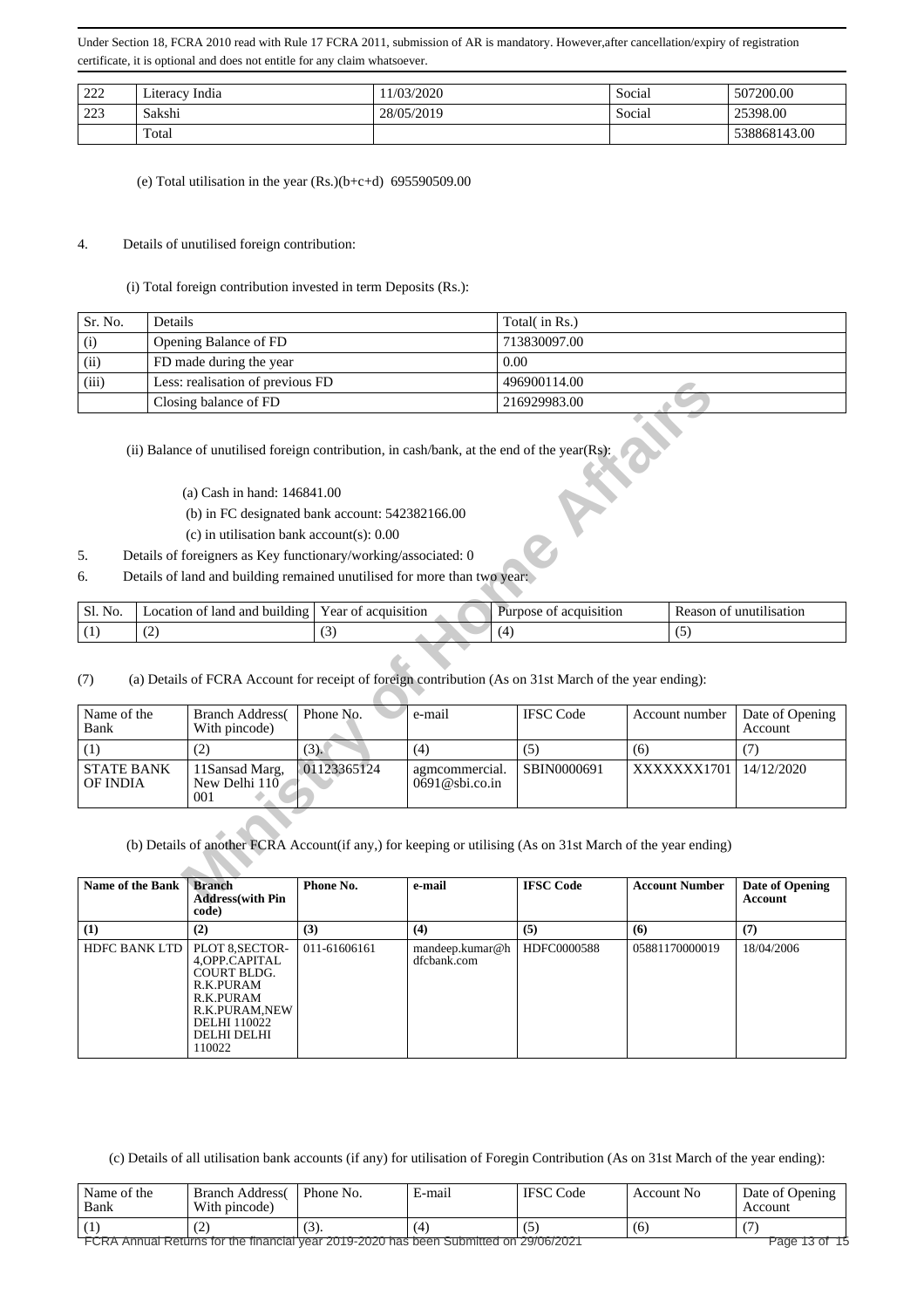| Name of the<br>Bank            | <b>Branch Address</b><br>With pincode)                                                                                                                                                 | Phone No.   | E-mail                        | <b>IFSC Code</b> | Account No.       | Date of Opening<br>Account |
|--------------------------------|----------------------------------------------------------------------------------------------------------------------------------------------------------------------------------------|-------------|-------------------------------|------------------|-------------------|----------------------------|
| <b>HDFC BANK</b><br><b>LTD</b> | PLOT NO.-8.<br>SECTOR-4.<br>R.K.PURAM,OP<br><b>POSITE</b><br><b>CAPITAL</b><br><b>COURT</b><br>BUILDING<br>New Delhi,<br>Delhi, Delhi                                                  | 01161606161 | madeep.kumar@<br>hdfcbank.com | HDFC0000588      | XXXXXXXX<br>X0019 | 18/04/2006                 |
| <b>HDFC BANK</b><br><b>LTD</b> | <b>PLOT</b><br>8.SECTOR-<br>4, OPP. CAPITAL<br><b>COURT BLDG.</b><br>R.K.PURAM<br>R.K.PURAM<br>R.K.PURAM, NE<br>W DELHI<br>110022 DELHI<br>DELHI 110022,<br>NEW DELHI.<br>Delhi, Delhi | 01161606161 | madeep.kumar@<br>hdfcbank.com | HDFC0000588      | XXXXXXXX<br>X9915 | 04/08/2018                 |

|                    |                                                                                                                                                             | DELHI 110022,<br>NEW DELHI.<br>Delhi, Delhi                                                                                                                     |                                                                                                                                                                                     |                                                                                 |  |  |                |
|--------------------|-------------------------------------------------------------------------------------------------------------------------------------------------------------|-----------------------------------------------------------------------------------------------------------------------------------------------------------------|-------------------------------------------------------------------------------------------------------------------------------------------------------------------------------------|---------------------------------------------------------------------------------|--|--|----------------|
| 8                  |                                                                                                                                                             | *Whether during the period under report:                                                                                                                        |                                                                                                                                                                                     |                                                                                 |  |  |                |
| (i)                |                                                                                                                                                             | any foreign contribution was transferred to any FCRA registered association?                                                                                    |                                                                                                                                                                                     |                                                                                 |  |  |                |
|                    | Details: Detail of the same has been furnished in this return                                                                                               |                                                                                                                                                                 |                                                                                                                                                                                     |                                                                                 |  |  |                |
| (ii)               | any foreign contribution was transferred to any Non FCRA registered<br>association?                                                                         |                                                                                                                                                                 |                                                                                                                                                                                     |                                                                                 |  |  | N <sub>0</sub> |
| (iii)              |                                                                                                                                                             | any functionary of the Association has been prosecuted or convicted under the<br>N <sub>0</sub><br>law of the land?                                             |                                                                                                                                                                                     |                                                                                 |  |  |                |
| (iv)               | any asset created out of foreign contribution is registered in names other than the No<br>name of Association?                                              |                                                                                                                                                                 |                                                                                                                                                                                     |                                                                                 |  |  |                |
| (v)                |                                                                                                                                                             |                                                                                                                                                                 | any domestic contribution has been created in any FCRA Account?<br>No                                                                                                               |                                                                                 |  |  |                |
| (v <sub>i</sub> )  |                                                                                                                                                             | the Association has received any foreign Contribution in an account other than<br>the designated FCRA receipt Account?                                          |                                                                                                                                                                                     |                                                                                 |  |  | N <sub>0</sub> |
| (vii)              |                                                                                                                                                             |                                                                                                                                                                 | the Association has utilised foreign contribution for any purpose other than the<br>N <sub>0</sub><br>defined purposes in the FCRA certificate of registration or prior permission? |                                                                                 |  |  |                |
| (viii)             |                                                                                                                                                             | the Association has invested any foreign contribution in any speculative activity<br>as defined in rule 4 of the Foreign Contribution (Regulation) Rules, 2011? |                                                                                                                                                                                     |                                                                                 |  |  |                |
| (ix)               | the Association or any of its functionary/office bearer has violated any of the<br>conditions as enumerated under sub-section (4) of section 12 of the Act? |                                                                                                                                                                 |                                                                                                                                                                                     |                                                                                 |  |  | No             |
| (x)                |                                                                                                                                                             |                                                                                                                                                                 | per cent of the foreign contribution received?                                                                                                                                      | the Association has made expenditure on Administrative expenses exceeding 20    |  |  | No             |
| $(x_i)$            |                                                                                                                                                             |                                                                                                                                                                 |                                                                                                                                                                                     | any fixed asset acquired out of foreign contribution has been sold out?         |  |  | Yes            |
|                    |                                                                                                                                                             |                                                                                                                                                                 |                                                                                                                                                                                     | Details: Detail of the same has been furnished in this return                   |  |  |                |
| (xii)              |                                                                                                                                                             | FCRA Account?                                                                                                                                                   |                                                                                                                                                                                     | sale proceed of above fixed asset has been diverted / has not been deposited in |  |  | N <sub>0</sub> |
| (xiii)             |                                                                                                                                                             | any FD proceeds has been credited in any account other than FCRA Account?                                                                                       |                                                                                                                                                                                     |                                                                                 |  |  | No             |
| (xiv)              | any organization/entity not belonging to the Association is being<br>managed/financially supported by the Association?                                      |                                                                                                                                                                 |                                                                                                                                                                                     |                                                                                 |  |  | No             |
| $\left( xy\right)$ |                                                                                                                                                             |                                                                                                                                                                 |                                                                                                                                                                                     | the Association has utilised any foreign contribution outside India?            |  |  | No             |

\*Note: Wherever the answer of above question is in 'yes', brief details must be provided.

#### **Declaration**

I/We MEENAKSHI BATRA hereby declare that the above particulars furnished by me are true and correct

I also affirm that the receipt of foreign contribution and its utilisation have not been violative of any of the provisions of the Foreign Contribution (Regulation) Act, 2010 (42 of 2010), and the rules, notifications or orders issued thereunder from time to time and the foFeRA conunbunturn de utm sternoidhe pu?p3se?s92br&hemherh&perston ass3e/af66P&1as granted registration/prior permiss16.1 b9<sup>f</sup>th5